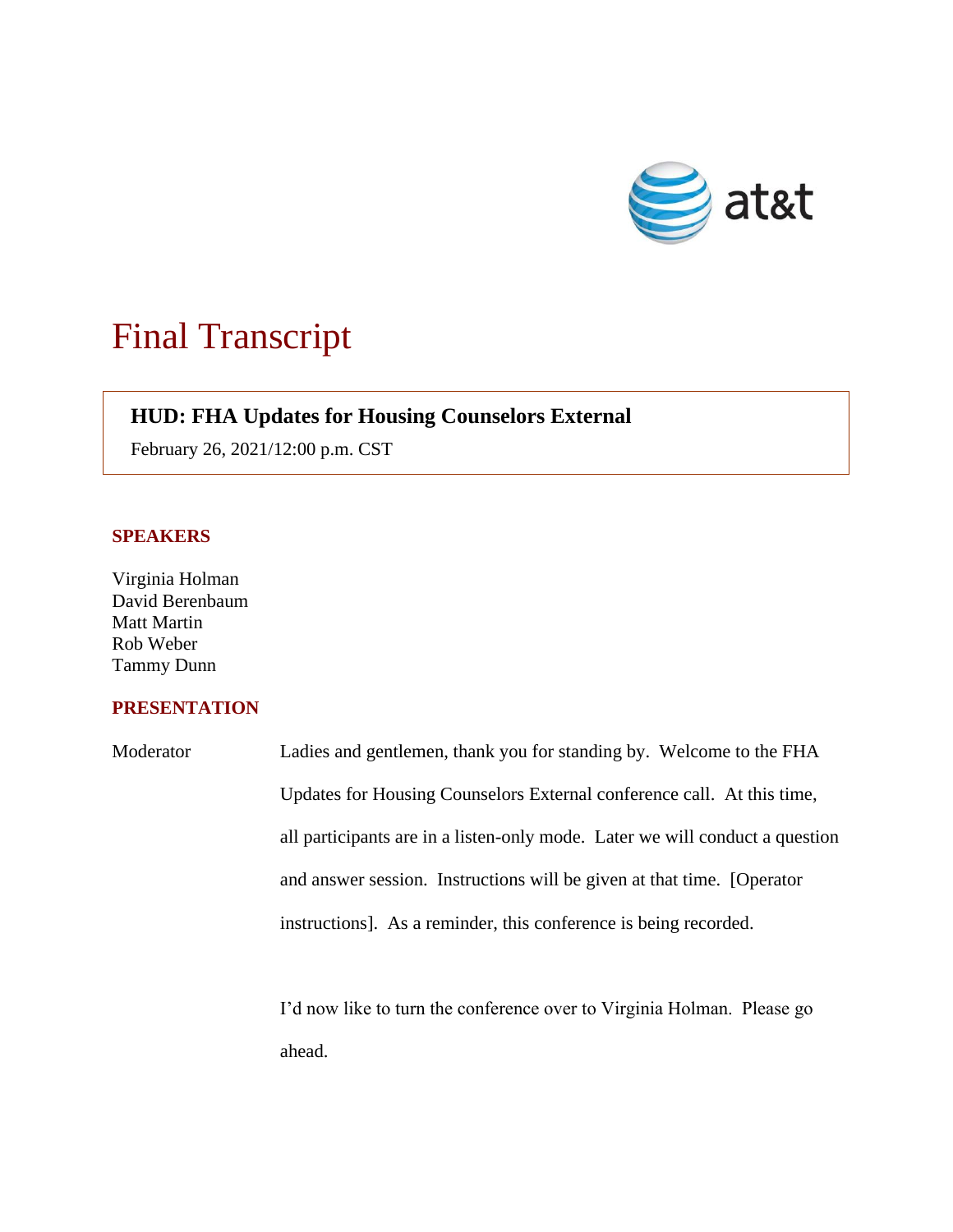Virginia Good afternoon and thank you for joining this very important webinar where we're going to discuss the new FHA COVID-19 loss mitigation updates. Before we actually get started with the conference, I'd like to go over some logistics.

> As the operator said, we are recording the audio. The playback number along with the PowerPoint and a transcript are going to be posted on HUD Exchange in the webinar archives, and that usually takes about a week.

> I did send out the handout this morning to those who had registered. You may not have all gotten it, but we have discovered that there seems to be some technical problems with opening it up. That's also why it's not available on our control panel. When we get that technical problem solved, we will send everyone a copy of the PowerPoint, and again, it will be posted on the archives.

 the right hand side of your screen, there's a box that's labeled questions. Depending on the timing, we may open it up for questions, and if we do the operator will give you instructions at that time, but we do want your questions, so there are other ways to ask. Again, on the control panel on Just type your question in, and we have staff monitoring those questions.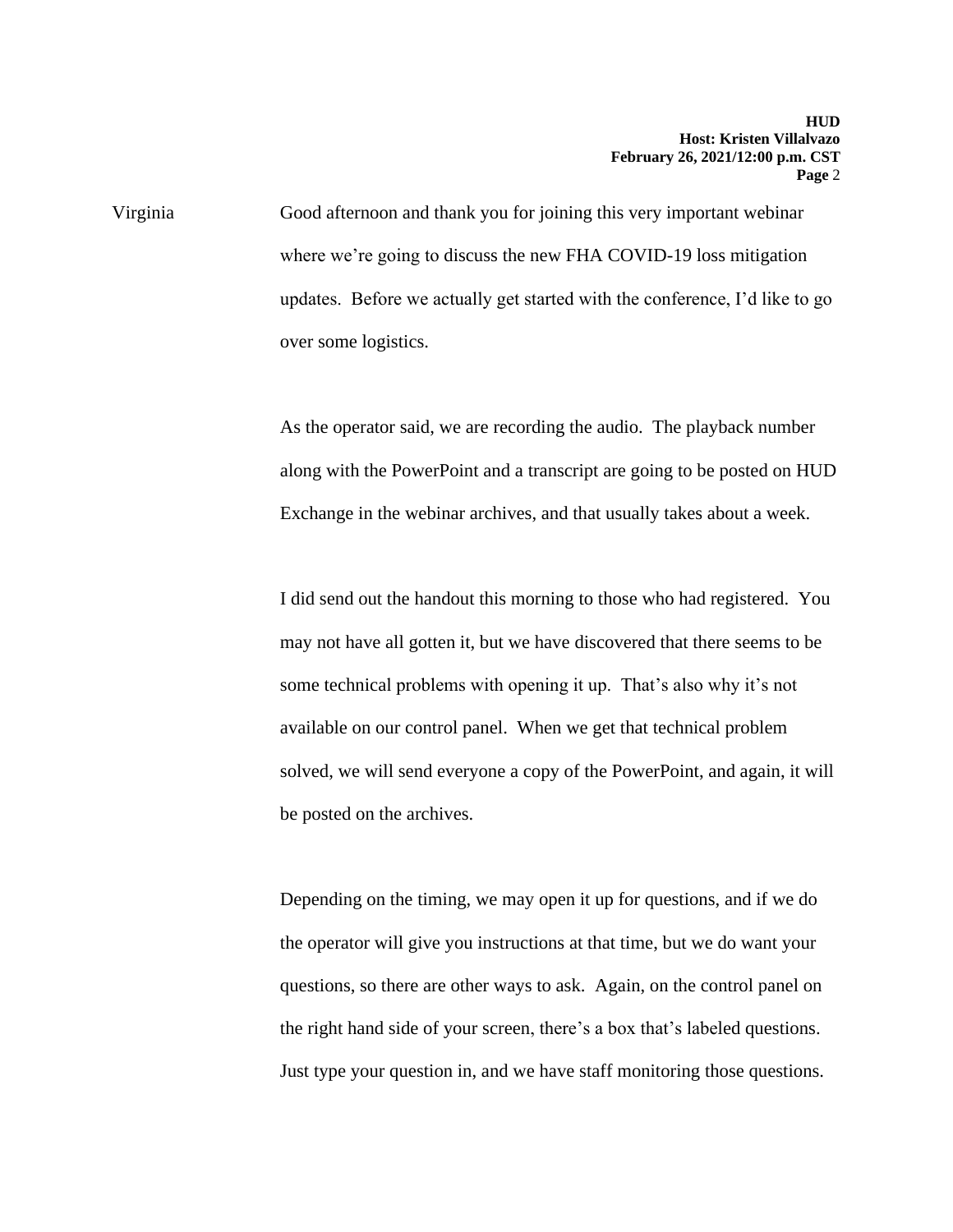We will try to answer as many as we can, and we will try to get you the answers later if we're unable to.

You can also, after the webinar is over, send your questions and comments to housing.counseling@HUD.gov with the topic in the subject line so we can get it to the right person. That doesn't need to be just on this webinar. It can be on any topic.

If you've logged into the webinar, you'll receive a certificate of training from GoToWebinar in about 48 hours. You need to print it out and save it for your records.

As I said, we will also be posting the webinar materials on the webinar archives which you're able to search by date or by topic. We post all of OHC's webinars there. There's also a function where if you watch the webinar through the archives on HUD Exchange, you are able to get credit that goes into your web Exchange account, and you would just select the webinar and click on Get Credit for this Training.

We do have the Training Digest that's published weekly, and it tells you all of the training that's coming up both by OHC, by our five training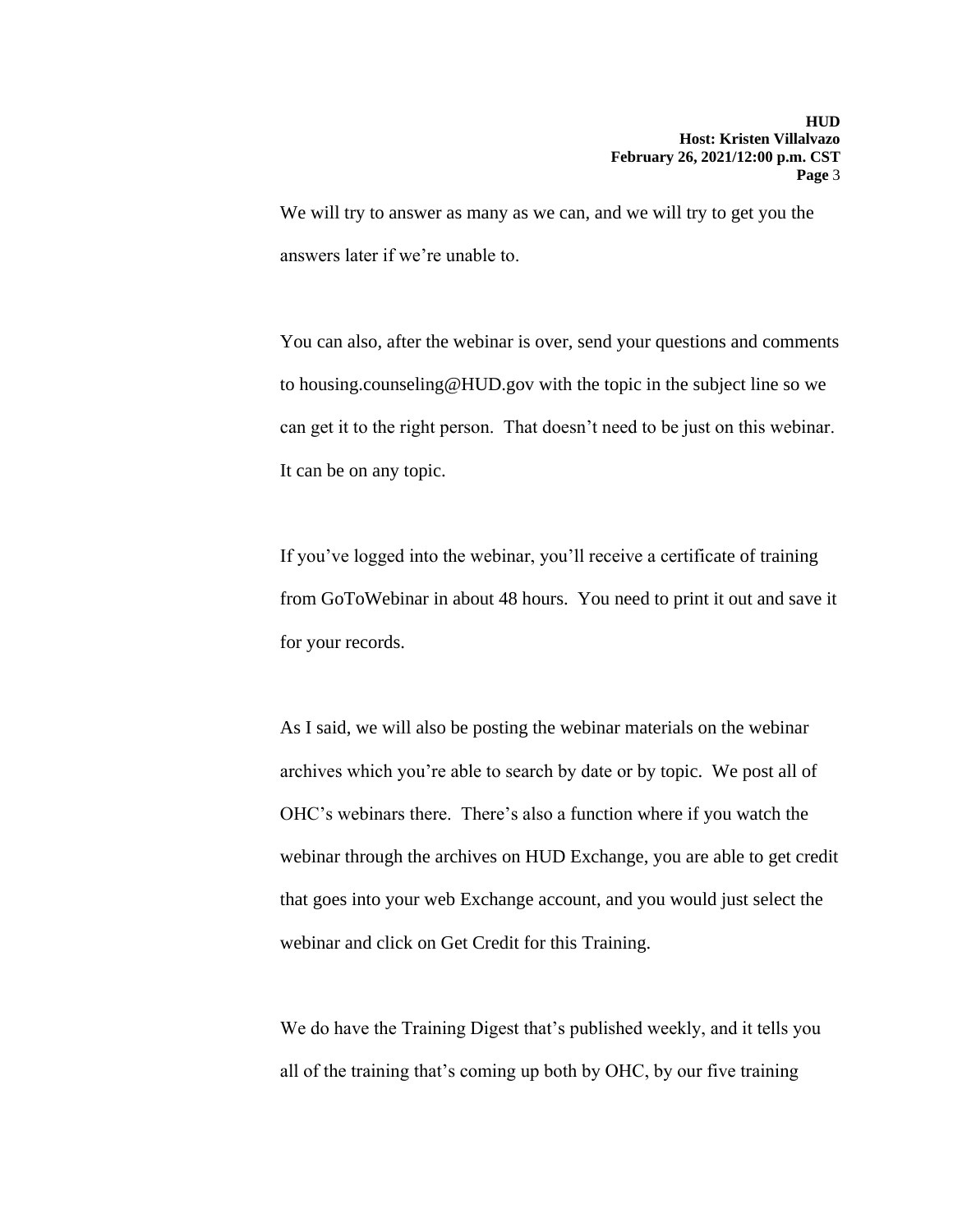grantees, and by other training partners. Many of the classes have scholarships, so get used to looking at that list on a weekly basis so you don't miss anything important.

At this point, let me turn the webinar over to David Berenbaum, the deputy assistant secretary for the Office of Housing Counseling.

David Thank you very much. To everyone, thank you for joining us today. My name is David Berenbaum, and I'm the deputy assistant secretary for Housing Counseling at the United States Department of Housing and Urban Development.

> The financial impacts of the COVID-19 pandemic continue to affect the housing stability of the nation's individuals and families. During this unprecedented national emergency, HUD-approved housing counseling agencies and you as our counselors continue to play a critical role. You're helping struggling homeowners understand their options for immediate relief from the worries of foreclosure and eviction. You're working with clients to obtain a forbearance clause in their mortgage payments.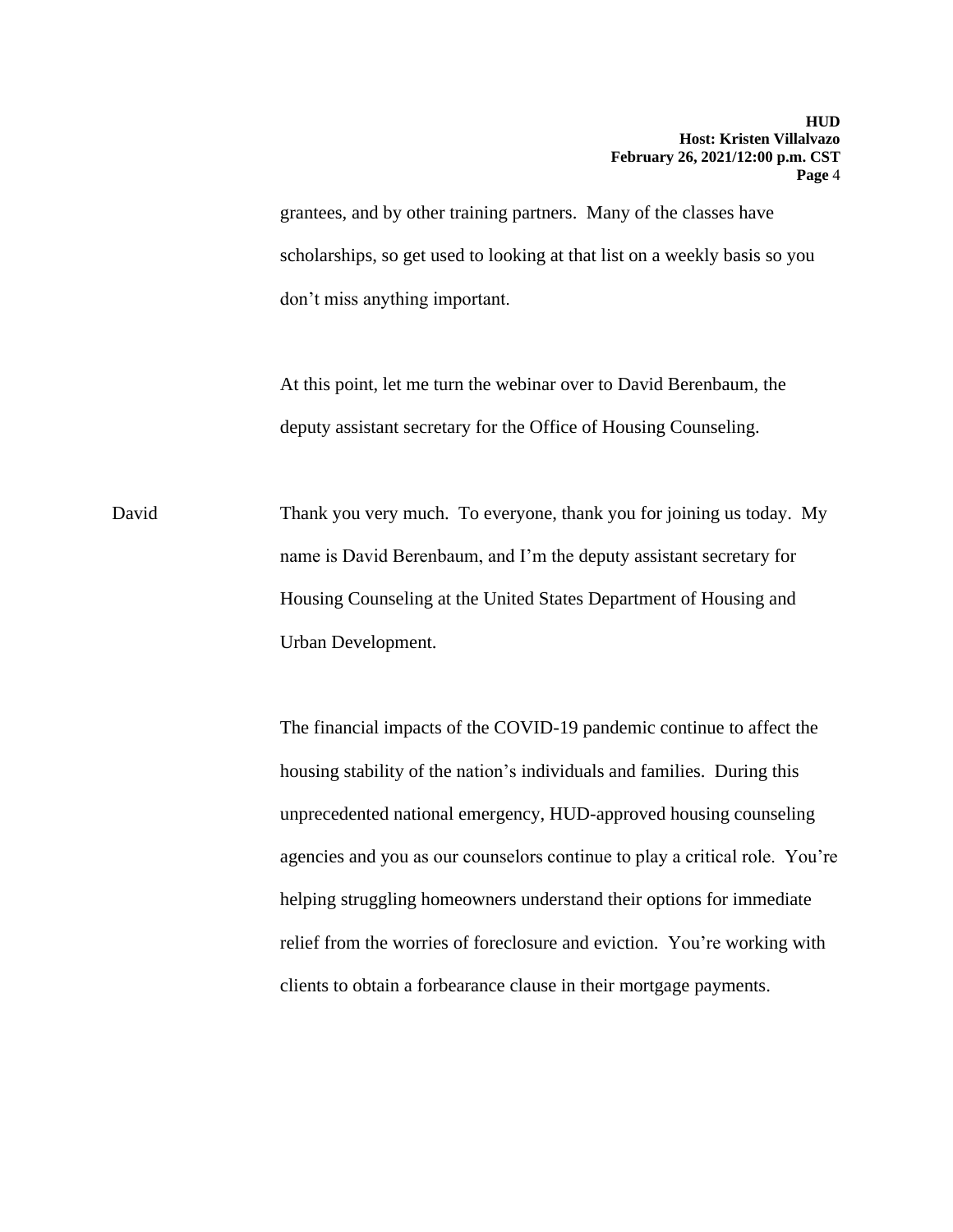As housing counselors you're also on the front lines with explaining to so many the available options for reestablishing sustainable homeownership post forbearance.

COVID-19 is an historic challenge, but HUD-approved housing counseling agencies continue to prove time and time again that they are both up to the challenge and an integral part of reaching those who are most in need of assistance.

To help you address this challenge, I am very pleased that we've been able to offer HUD-approved outreach materials which were recently announced. This social media or ADSL campaign is available on the HUD Exchange.

Over 10 million homeowners are behind on mortgage payments, and one in five renters are behind in rent payments. In response, HUD, the VA, USDA, and FHFA have renewed efforts to continue their mortgage relief programs.

Today's webinar will specifically highlight HUD's extended and expanded relief programs. Additional training is coming in the next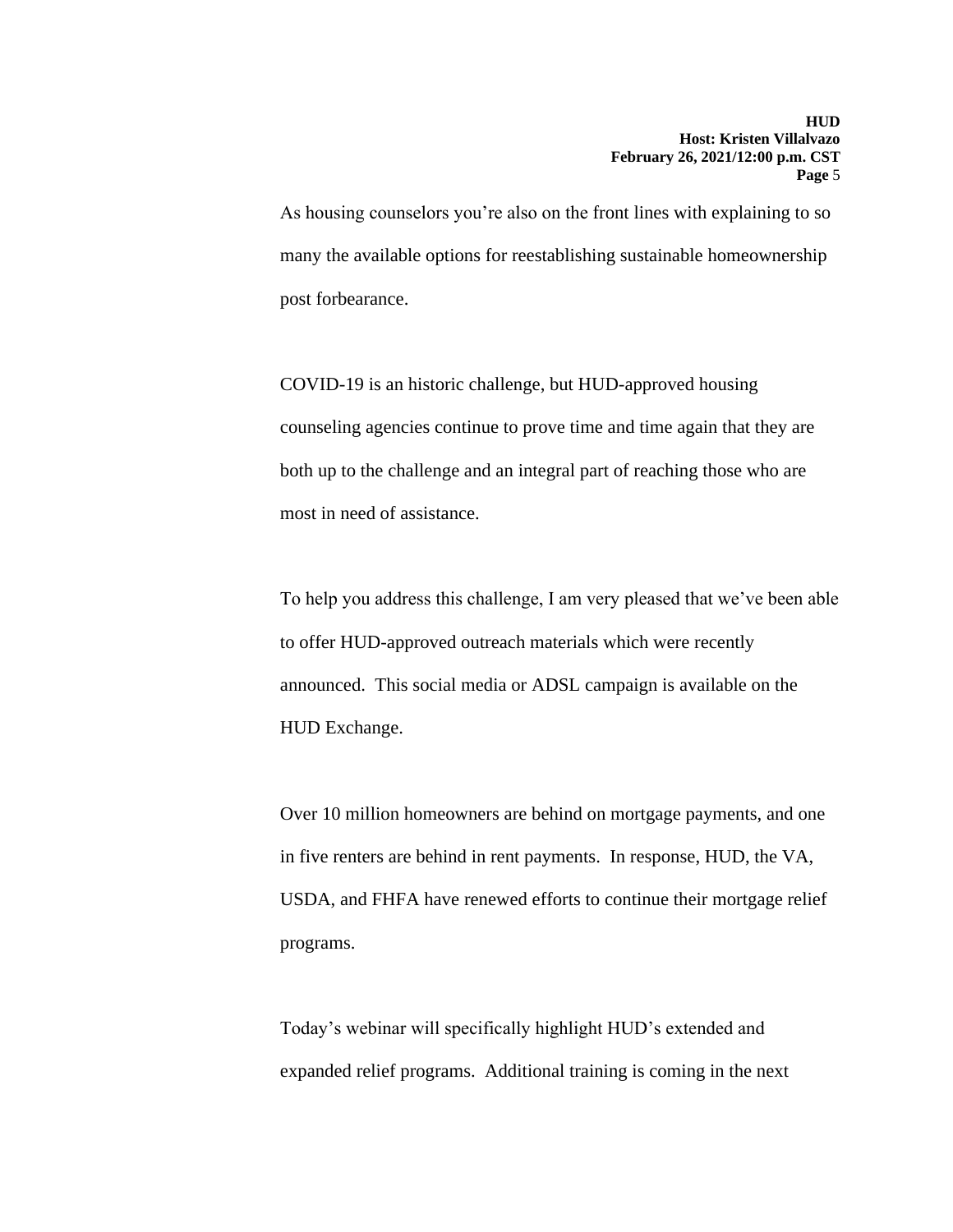couple of weeks to provide updates on other mortgage relief programs. Registration will be in the weekly Training Digest email that Ginger mentioned earlier.

The Office of Housing counseling has launched a social media campaign with the hope that you will be able to reach borrowers who are unaware of their forbearance options. We want to be sure to reach every consumer in the FHA loan portfolio so that they are aware and knowledgeable of their options, and we view you as very vital partners in that effort.

Let's go on to the agenda. This is going to be a deep dive, folks. Today's agenda includes a comprehensive review of, in fact, the mortgagee letter and the summary of changes, the moratorium on foreclosures and evictions regarding also the extension of deadlines. We'll discuss loss mitigation for borrowers affected by the COVID-19 national emergency, we'll discuss the forbearance options, we'll discuss home retention and disposition options, and as well, particularly we'll discuss required housing counseling notifications.

It's critical that FHA lenders work with us as partners in the housing counseling community to ensure sustainable homeownership.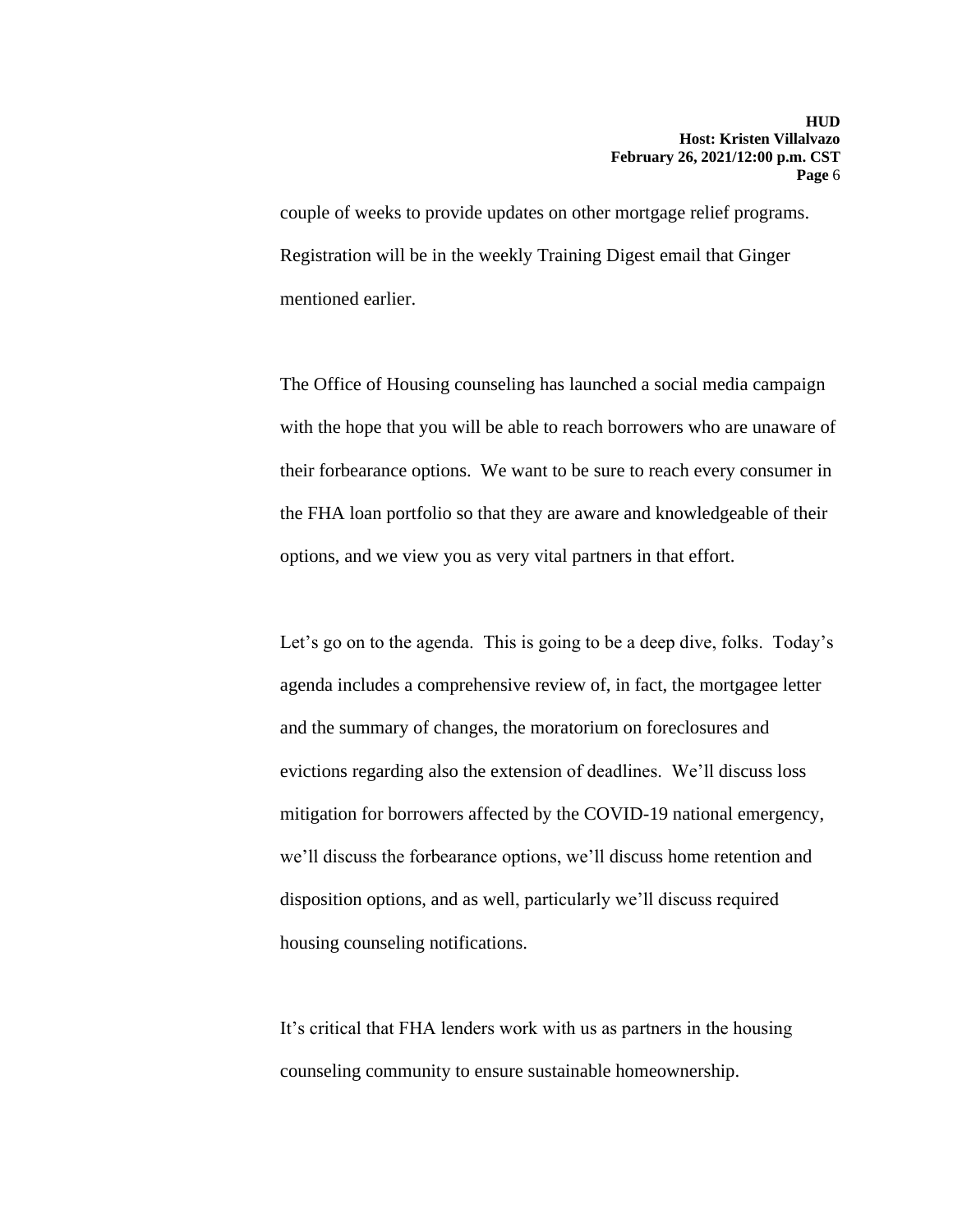Last, we'll also cover in more detail the outreach materials that we just released and I mentioned. Other resources will be covered, and then we'll move on to Q&A.

It's my pleasure now to introduce our presenters. Matt Martin, who is the director of HUD's National Servicing Center and an expert in the field and has been quite busy doing these presentations to industry as well as other stakeholders over the past week and a half, will kick us off.

Rob Weber, who is a housing program specialist with the Office of Housing Counseling will then continue to cover quite a bit of territory relevant to the role of housing counseling.

Then, facilitating our Q&A, I hope we have time for it, will be Jane Sherida [ph] and Tammy Dunn, also housing program specialists with the Office of Housing Counseling.

Before I hand it over to Matt, let me say thank you for all that you're doing to support the nation's housing needs during this challenging time, and let's get started. Matt.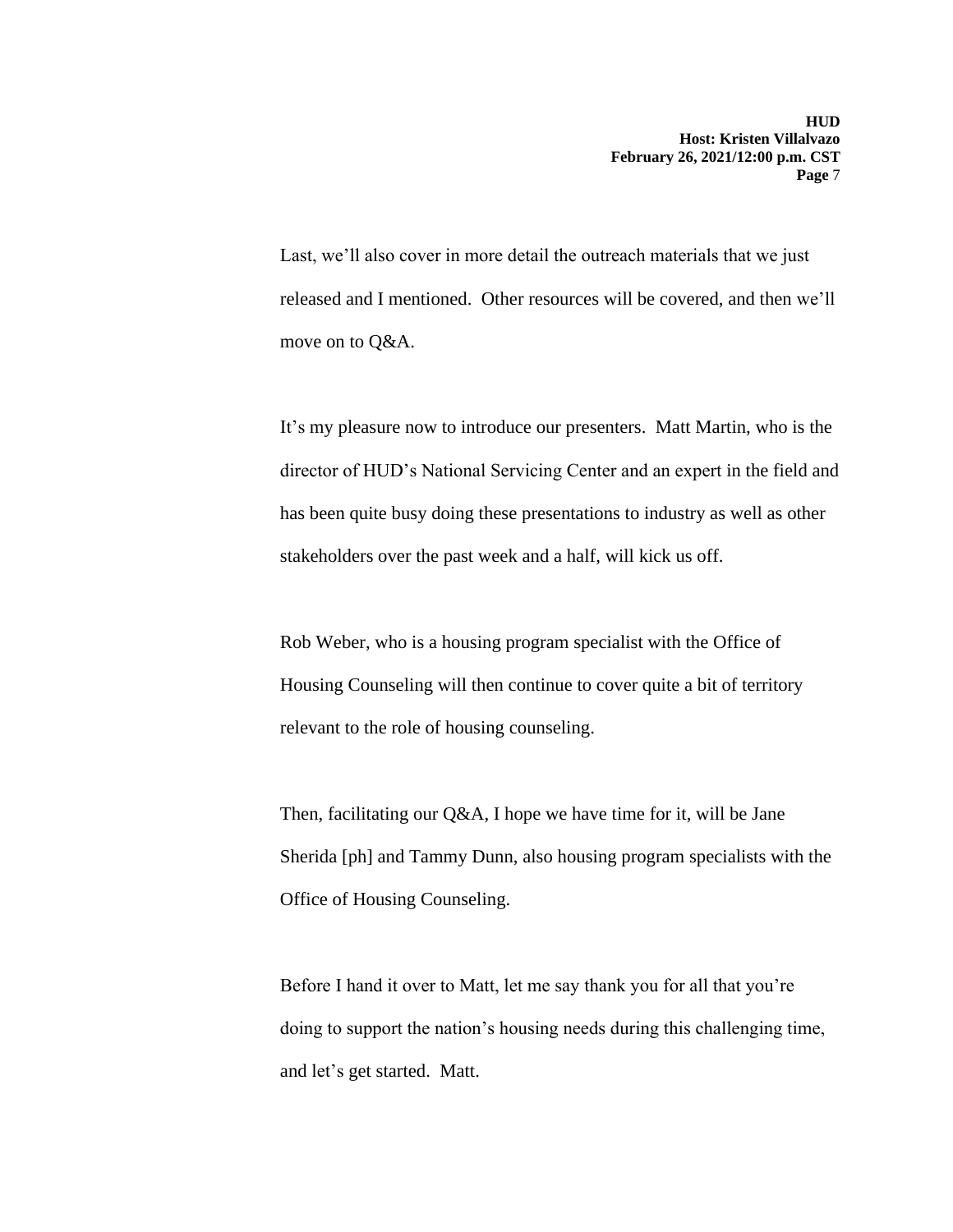Matt Thank you, David. I appreciate the opportunity the Office of Housing Counseling has given me to present today, and I'll give you some information on the recent policy that we put out for the COVID-19. Today we're going to talk about key changes to HUD's loss mitigation policy for borrowers affected by COVID-19.

> We put out a recent mortgagee letter, ML 2021-05. In that mortgagee letter, it extended the foreclosure and eviction moratorium to June 30, 2021 and the deadline for the first legal action and reasonable diligence timeframes to 180 days after moratorium expires. We extended the starting dates for COVID-19 forbearance and the HECM extension period to June 30, 2021 also.

> For borrowers that started a forbearance COVID-19 program expiring June 30, 2021, if they need it, they have up to two additional three-month COVID forbearance periods of HECM extension periods if they ask for it, and if they need the extension periods allowing borrowers affected by COVID-19 regardless of the delinquency status for participation on a COVID-19 forbearance to utilize FHA's COVID-19 loss mitigation options.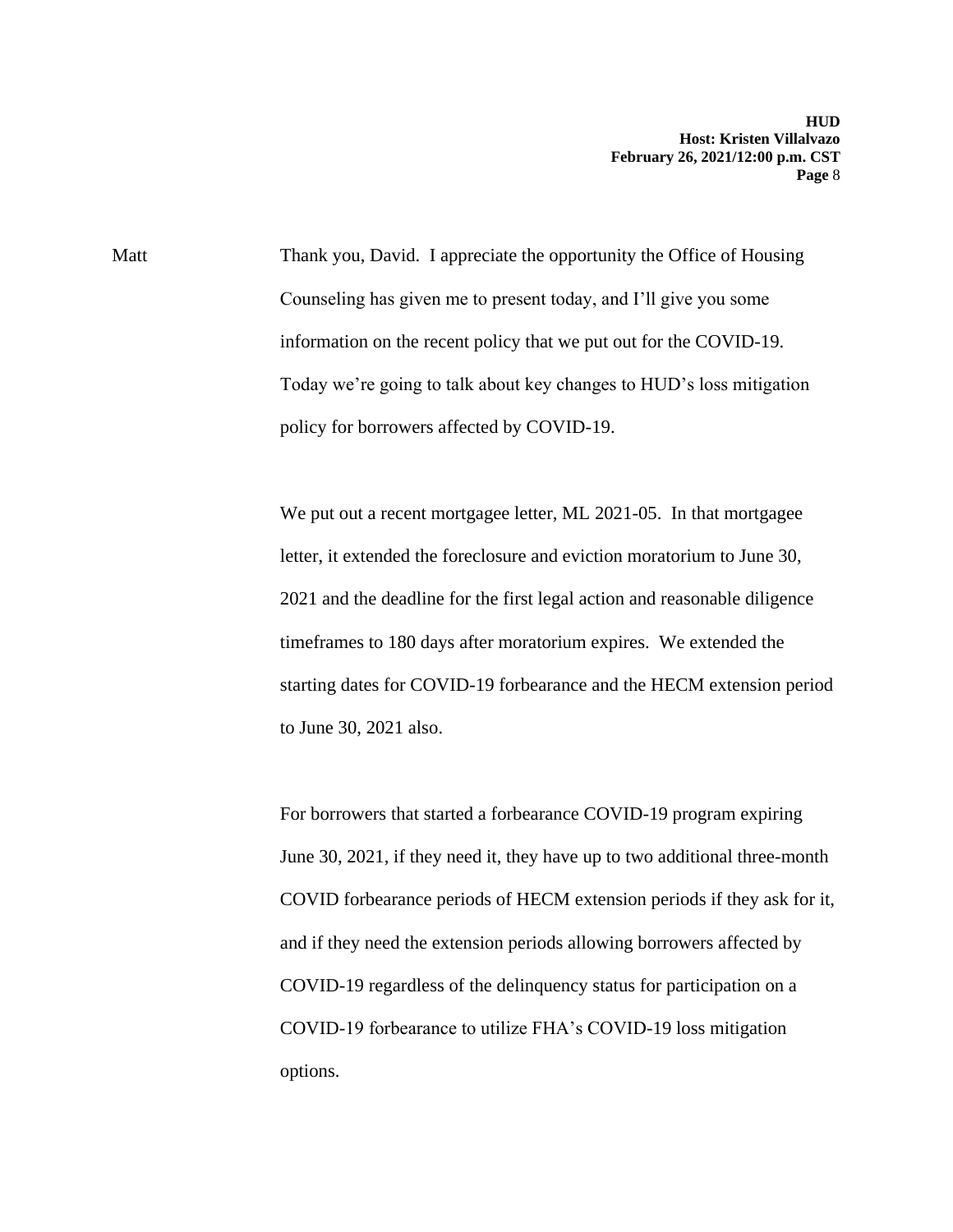were affected by COVID, and the lender has to give them a forbearance. So, very important to understand as you deal with the borrowers. So, I think that's one big key is that we have allowed all borrowers in for the forbearance. All they have to do is call their lender and say that they

 member who gets it, employment is affected, something like that. So, we We did remove the restriction on borrowers receiving more than one COVID-19 home retention option. We know that there is a possibility that borrowers may come out of forbearance, resolve it with one option, and then maybe be affected again by actually getting the virus, having a family were able to open that up which I think is huge from that aspect.

Next slide. Again, the policies in the mortgagee letter are effective immediately.

 moratorium applies to the initiation of foreclosure and to the foreclosures Moratoriums and foreclosures and evictions. Again, we extended on single-family mortgages excluding vacant and abandoned properties. We extended the moratorium on foreclosures through June  $30<sup>th</sup>$  of 2021. This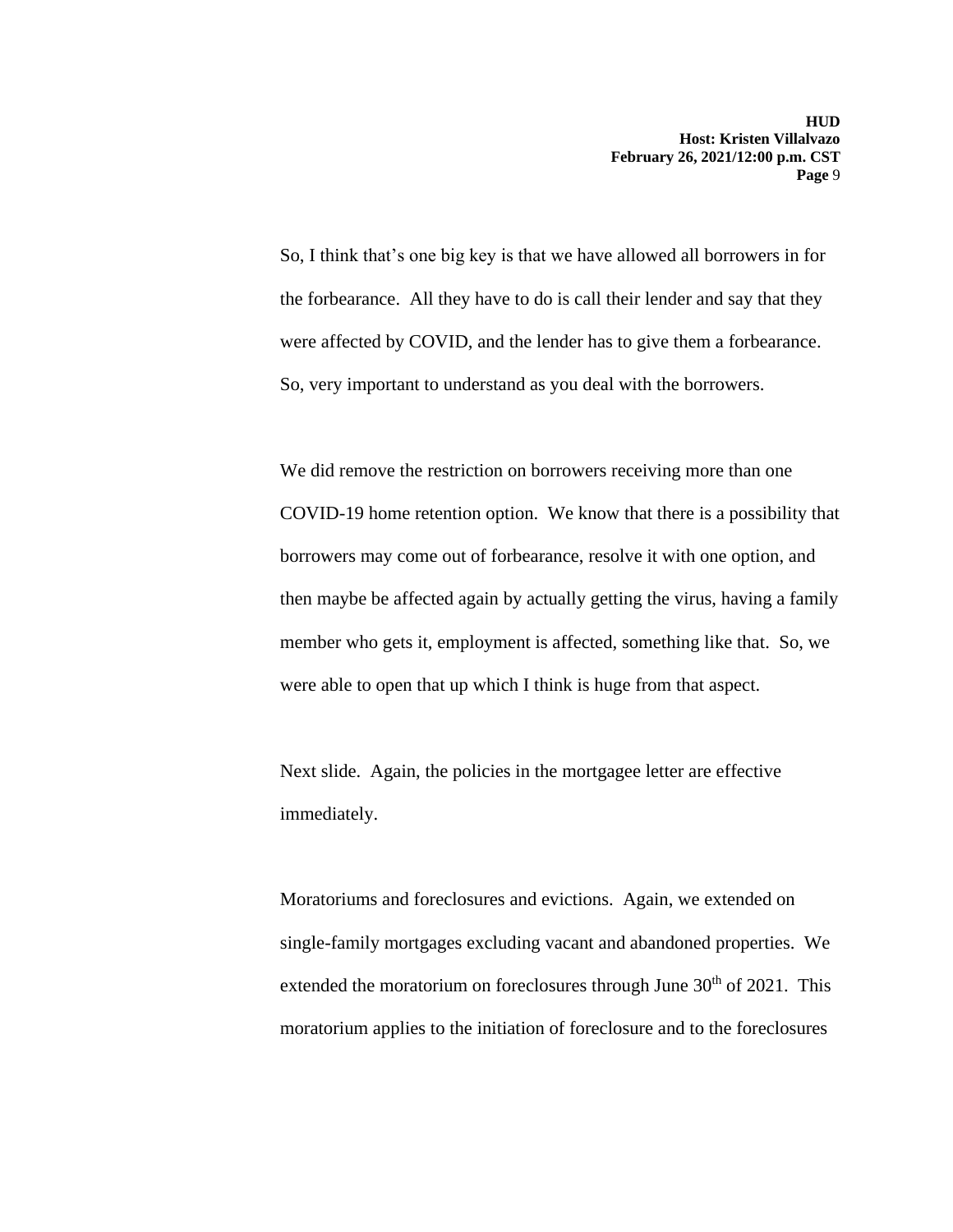in process, so the servicers on properties that are not vacant and abandoned have to abide by that moratorium.

Evections of persons from properties securing FHA single-family mortgages are also suspended through June  $30<sup>th</sup>$  of 2021. The key here is that people that are leally occupying a property, so we're not talking about squatters, things like that. We're talking about people that are tenants, things like that, have the eviction protection through June  $30<sup>th</sup>$  of 2021. Mortgagees may take action to evict occupants that are believed to be vacant or abandoned properties.

The deadline for the first legal action in a reasonable, diligent timeframe for lenders are extended to 180 days from the June 30, 2021 date of the expiration of the moratorium for single-family mortgages, except again, for the properties that are secured by vacant or abandoned properties.

 mortgage payments due to the COVID-19 virus for the forbearance period. All they have to do is request it from their lender. They don't have to Next slide. Alright, so the COVID-19 forbearance provides borrowers who experienced an adverse impact on their ability to make on-time provide any information. They don't have to provide any documentation.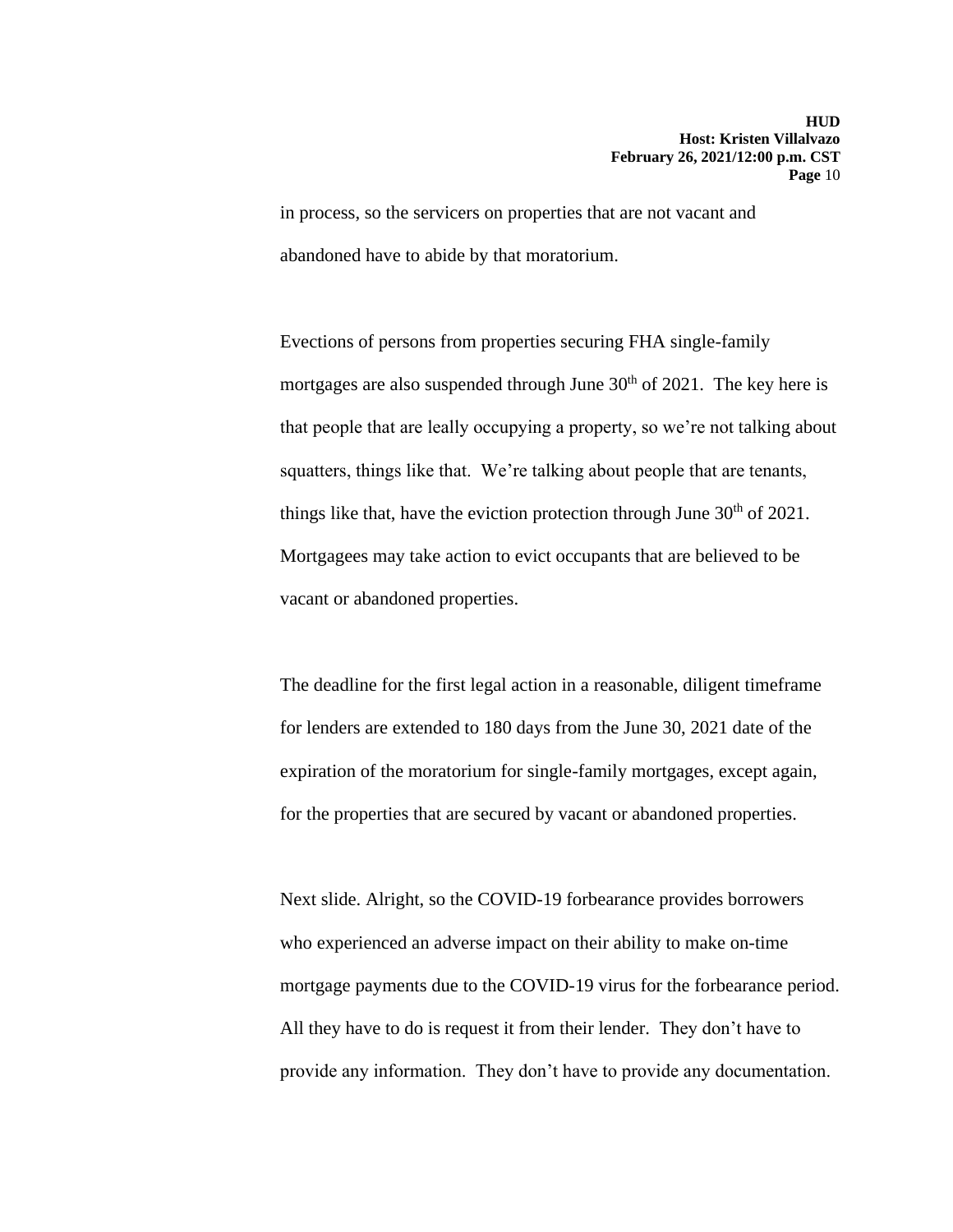They simply call up the lender and say they have been affected by COVID-19, and they need a forbearance. The lender has to do that.

So, it's very important to understand that lenders can't make the decision whether they do or don't. They have to if a borrower calls up to request a forbearance. The forbearance is periods of reduced or suspended payments without specific terms of repayment.

Next slide. So, the following COVID-19 home retention options provide options to reinstate the mortgage for borrowers who are able to resume monthly or modified mortgage payments after their forbearance. So, it's important to understand that HUD does not require a lump sum payment or balloon payments at the end of the forbearance. If a servicer or lender tries to tell you that, that's incorrect.

Once the borrower exits the forbearance, they have to be reviewed for certain loss mitigation action. So, owner-occupant borrowers are eligible for the COVID-19 standalone partial claim which is an advance from the insurance fund. It's a subordinate lien that's put on the property, carries no interest, and the borrower has to repay that when they sell the property or pay off the FHA-insured first mortgage.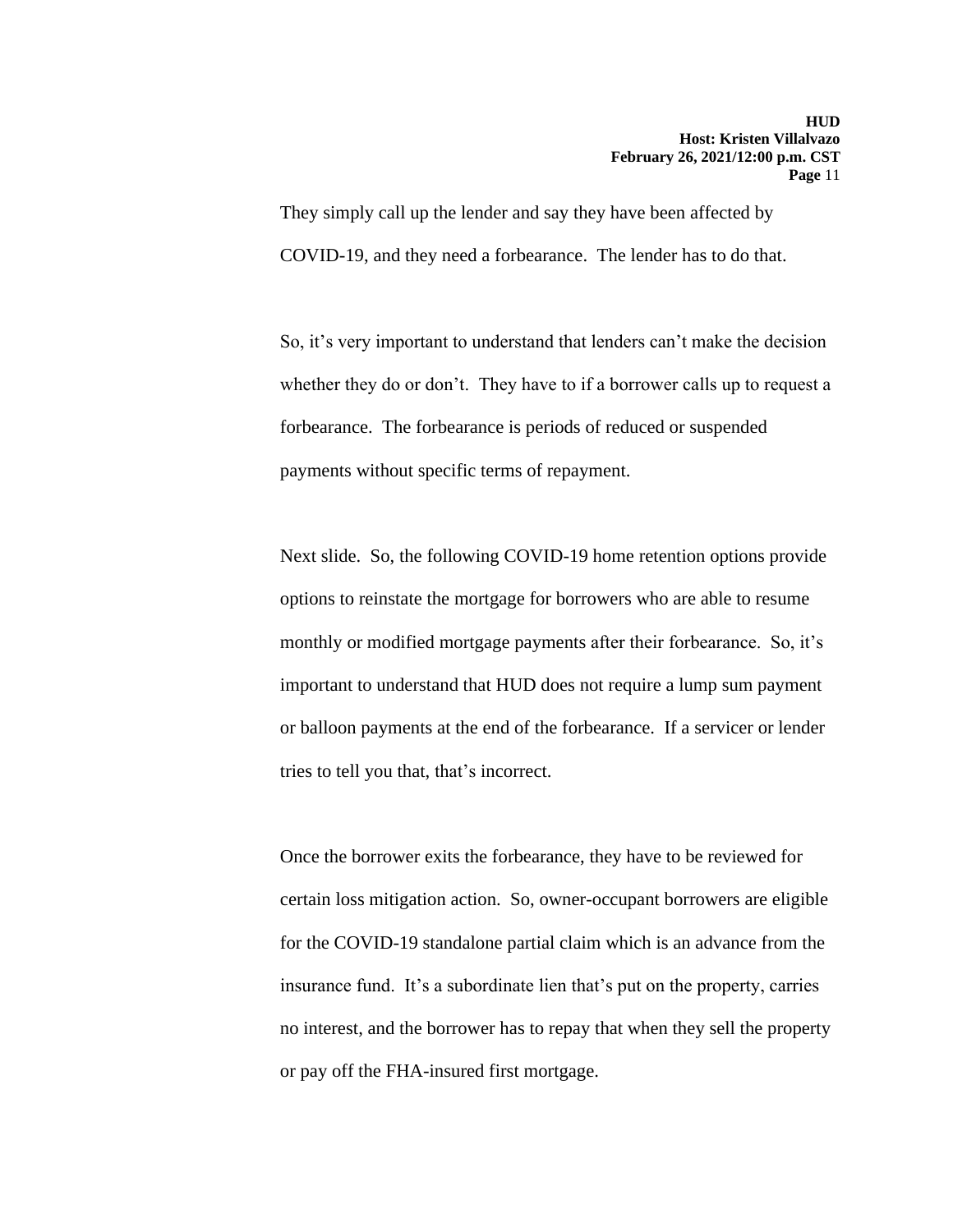If the borrower decides that they cannot resume their regular monthly payment, then they go to the next option which would be the owneroccupant loan modification. It's a rate and term modification and extends the term back to 360 months and reduces the rate and market rate. So, if that would cause the borrower's payment to increase on the modification, the next step is a combination of a partial claim and loan modification.

There could be borrowers that previously have had a default episode and used some of their maximum 30% of the unpaid principal balance partial claim allocation, so in this situation, they may need to use the amount of partial claim that they have left, and we've put the rest of the delinquency in a loan modification.

If they need further payment reduction, then they go to the FHA combination loan modification and partial claim with reduced documentation. This option may include principal deferment and does require income documentation. We have cut the documentation down substantially from what we normally require. Basically, it's only a copy of the paystub to prove your income whether it be a W2, whether it be a P&L, it could be tax returns for self-employed, but there's streamlined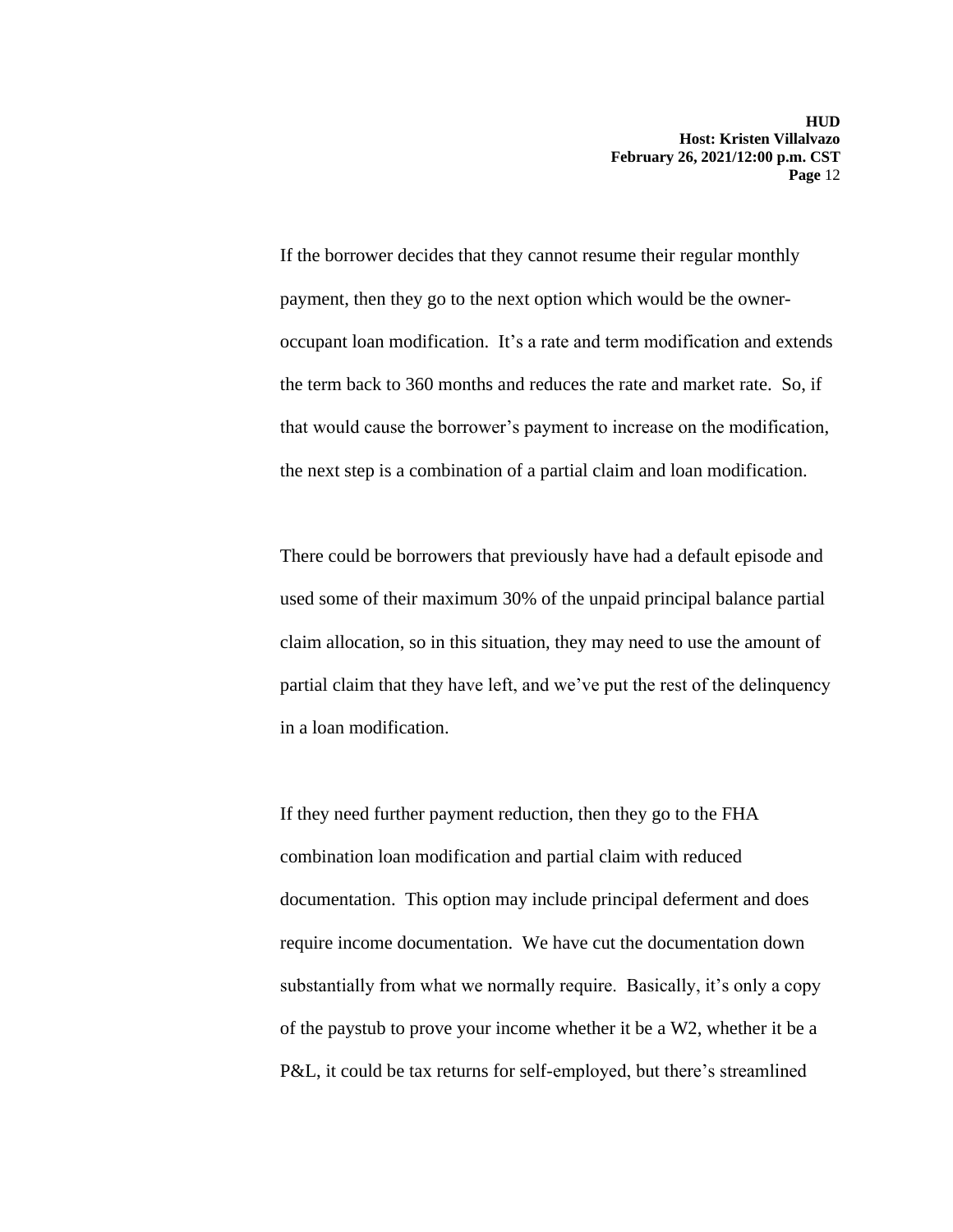documentation. They may ask for a bank statement, but pretty much, that's it.

In this situation, they'll go through the HAMP waterfall, and reduce the payment to an affordable level which I believe is a 31% DTI. So, again, part of the partial claim may be used for principal deferment to reduce that principal balance to get them to an affordable payment.

One new thing that we haven't had in the loss mitigation previously or not offered to borrowers is eligibility to be reviewed for a non-occupant loan modification. The loan modification is, again, a rated term modification which extends the term out to 360 and puts the rate at market rate.

So, this could be a situation where there's a landlord who has a vacant property. The tenant had to leave because of COVID. The tenant was affected by COVID and is unable to pay. It could be that they have a second home that they rent out part of the time, a vacation home and due to COVID, they haven't been able to rent that out. So, again, a new one that we have not had in the past is the rate and term loan modification for non-occupant borrowers.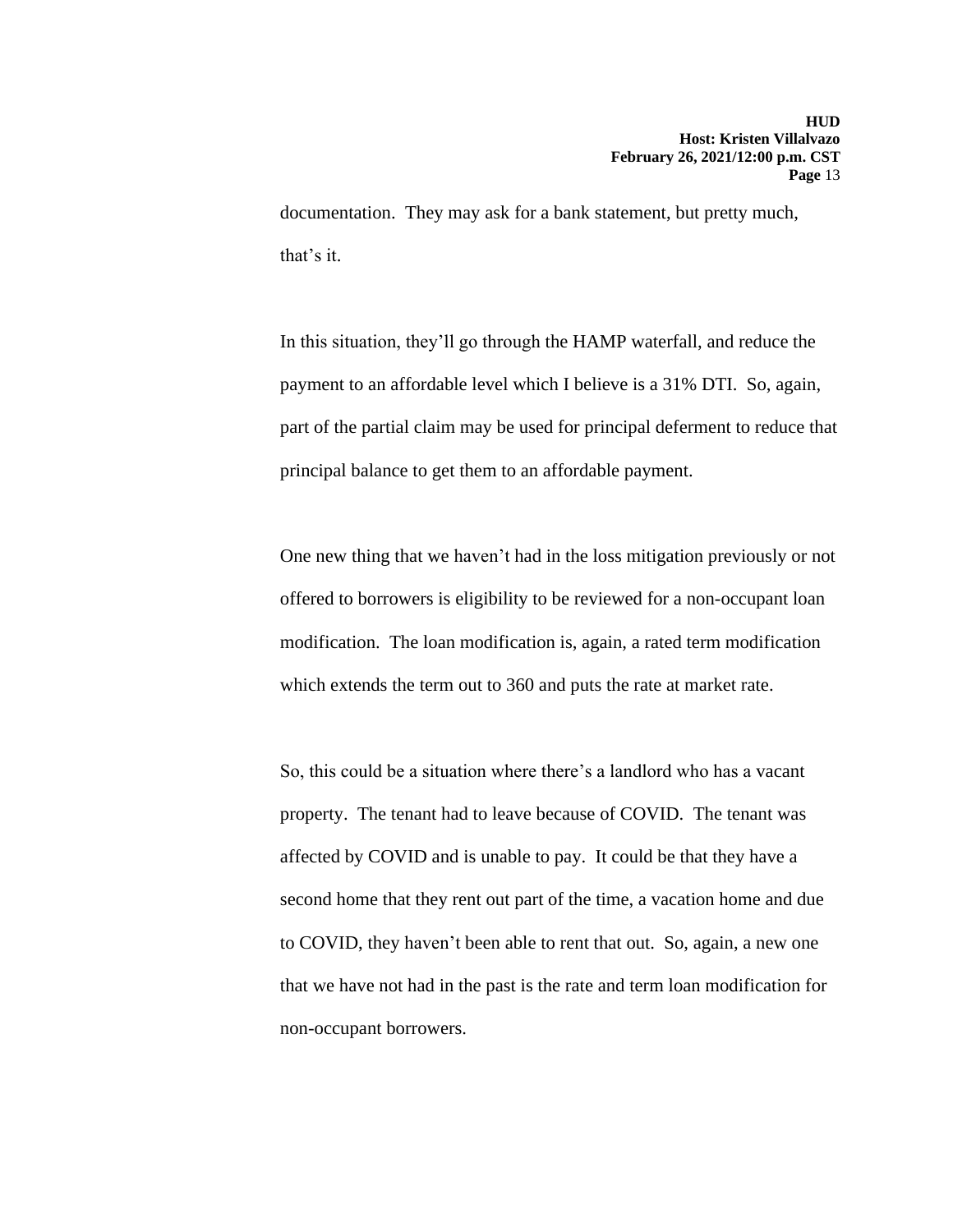Next slide, please. If you go down the waterfall, and for some reason the borrower just can't qualify for a retention option, let's say they just haven't been able to regain employment, their forbearance is up, whatever the situation, maybe they were reemployed but they're underemployed now, they just can't afford the property, we allow for a graceful exit and avoiding foreclosure by doing either a short sale or pre-foreclosure. Those two options do have some relocation assistance to the borrower to help them exit from the property and have money for relocation.

Next slide. As I mentioned earlier, upon borrower request, the lender must offer an initial COVID forbearance to any borrower that experiences an adverse impact on their ability to make on-time mortgage payments due to COVID-19 regardless of default status. It's very important, again, to understand that it's not the lender's decision whether they have to do it or not. It is mandated that they do have to offer a COVID forbearance to the borrowers when they call up and request that.

Next slide. So, owner-occupant borrowers must be reviewed for a COVID-19 standalone partial claim. The owner-occupant loan mod, the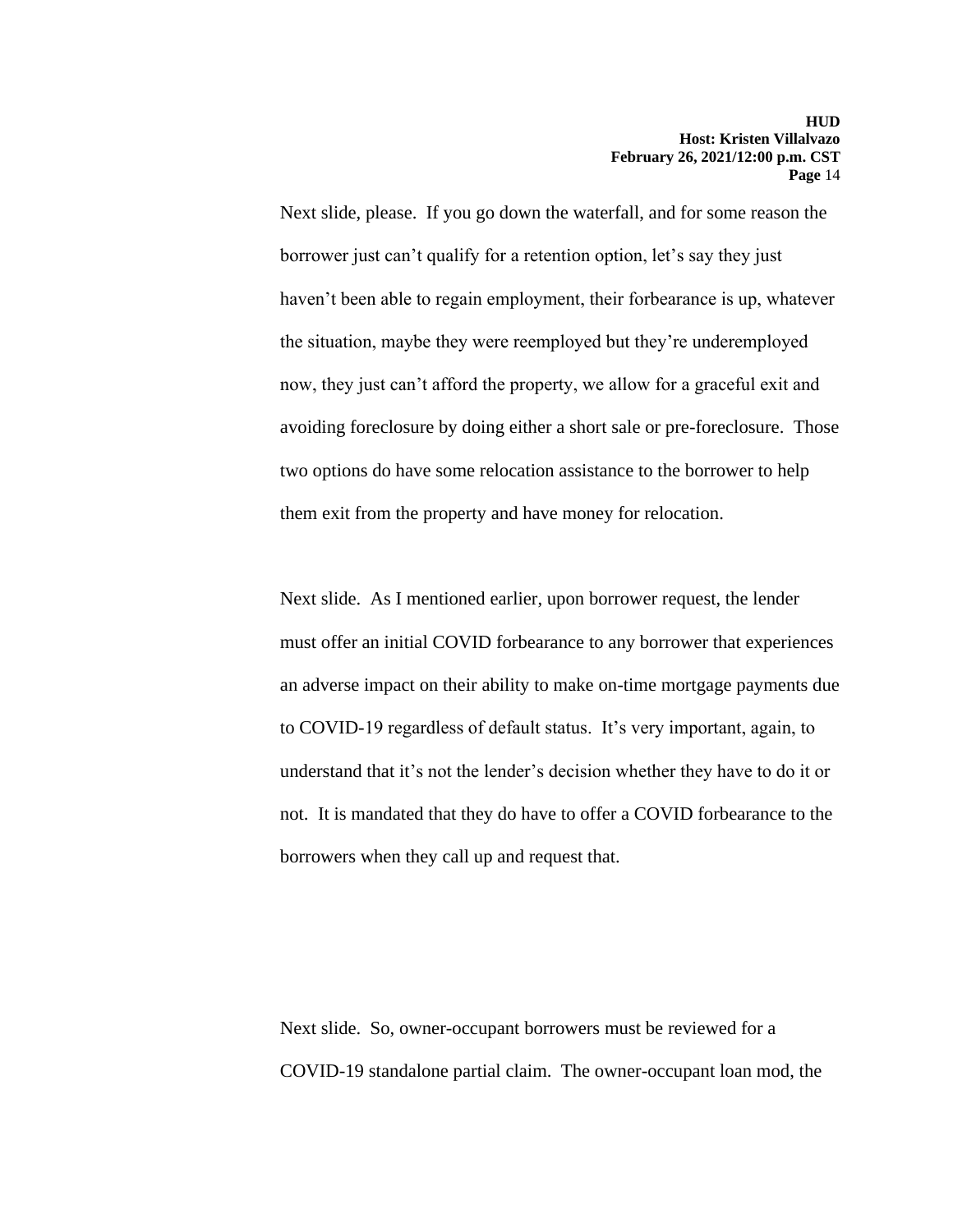combination partial claim and loan mod, or the COVID FHA HAMP combination loan and mod partial claim with reduced documentation, and again, non-occupant borrowers must be reviewed for the COVID-19 nonoccupant rate and term loan modification.

Again, I think very important to understand that eligible borrowers may receive more than one COVID-19 home retention option. In the past, when there was a disaster, we only allowed one loss mitigation action per disaster. Most of those disasters were property-related, so once a property was repaired, then it was assumed that the borrower had recovered and would be able to keep a loan current after that.

In this COVID situation it's so much different than that. That's why we have made that change which I think will help a lot more borrowers in case a situation comes around where they are affected more than once.

For borrowers who are on a COVID-19 forbearance or other forbearance related to the COVID-19 pandemic, the lender must review all borrowers who are on a COVID-19 forbearance or other forbearance related to COVID-19 for COVID-19 loss mitigation retention options and home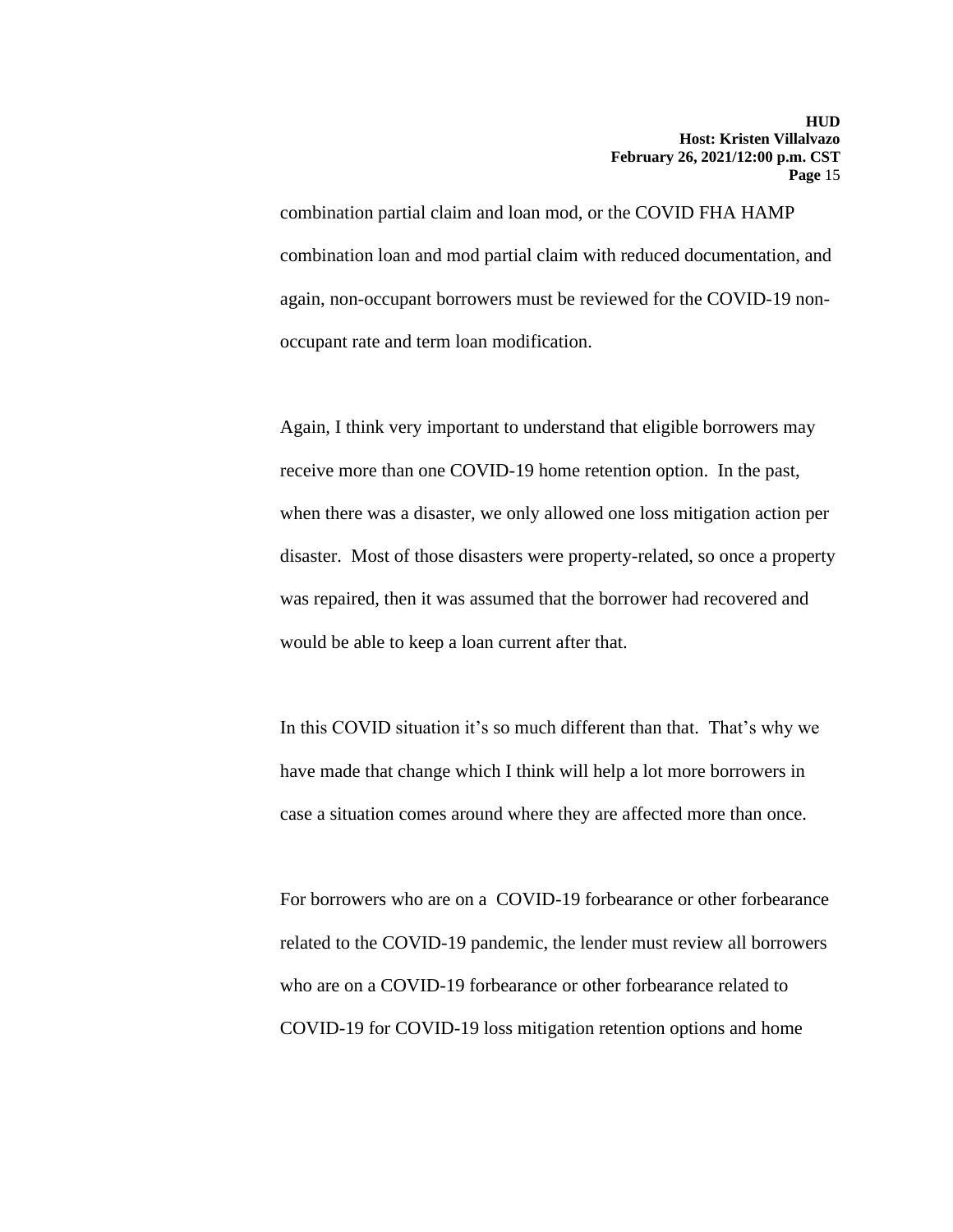disposition options after the expiration of the borrower's forbearance period.

They must complete a loss mitigation option for those borrowers no later than 120 days from the earlier of the date of the completion or expiration of the forbearance. So, we did extend that. Previously in loss mitigation we required a 90-day period, but we knew that there would be a large volume of borrowers coming off forbearance, so we gave some additional time to get the borrowers reviewed and get the loss mitigation retention options completed.

If the borrower's forbearance was completed or expired on or prior to February 16, 2021, the lender has 120 days from February  $16<sup>th</sup>$  to complete the loss mitigation option. For home disposition options, if that's the path that was taken, then a signed approval to participate agreement for a short sale or a signed [indiscernible] agreement will meet this requirement.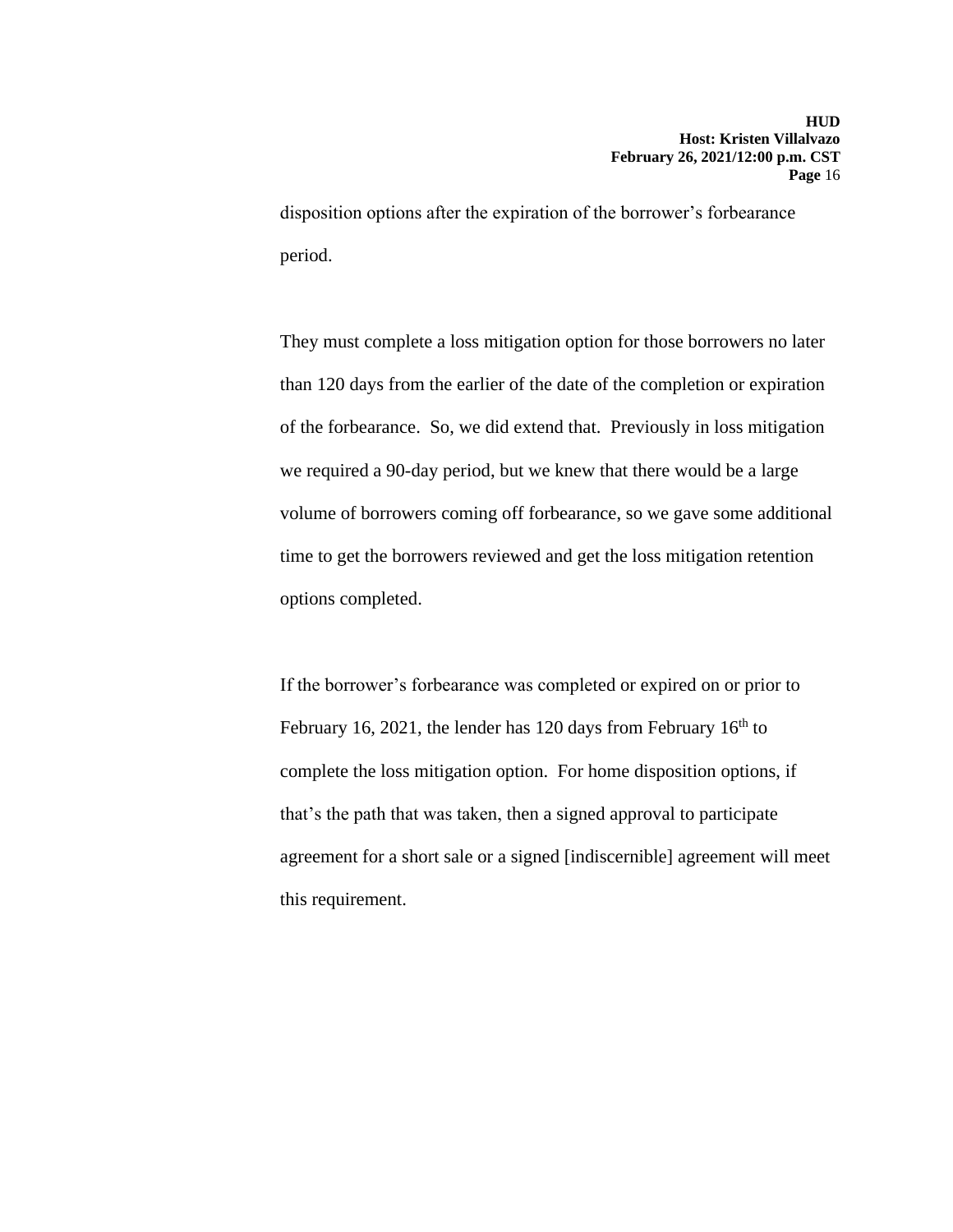For borrowers who are not on a COVID-19 forbearance or other programs related to the COVID-19 pandemic, the lender must review all borrowers who did not participate in the COVID-19 forbearance or other forbearance related to the COVID-19 pandemic for loss mitigation, home retention options, and home disposition options when the borrower is 90 days or more delinquent, and the borrower affirms that they have been negatively impacted by COVID-19.

This expansion of eligibility for the COVID-19 loss mitigation option for those borrowers is temporary and will continue until HUD issues a further notice.

Remember, if you will, when we first came out with mortgagee letters when this coronavirus started, we had said borrowers that were due for a March 1, 2020 or less than 30 days, and with this Mortgagee Letter 2021- 05, we expanded the population to allow everybody in regardless of the delinquency, so that was a huge lift for us and the borrowers.

The lenders must complete a loss mitigation option to the borrowers no later than 120 days from the date of the borrower's request for loss mitigation assistance.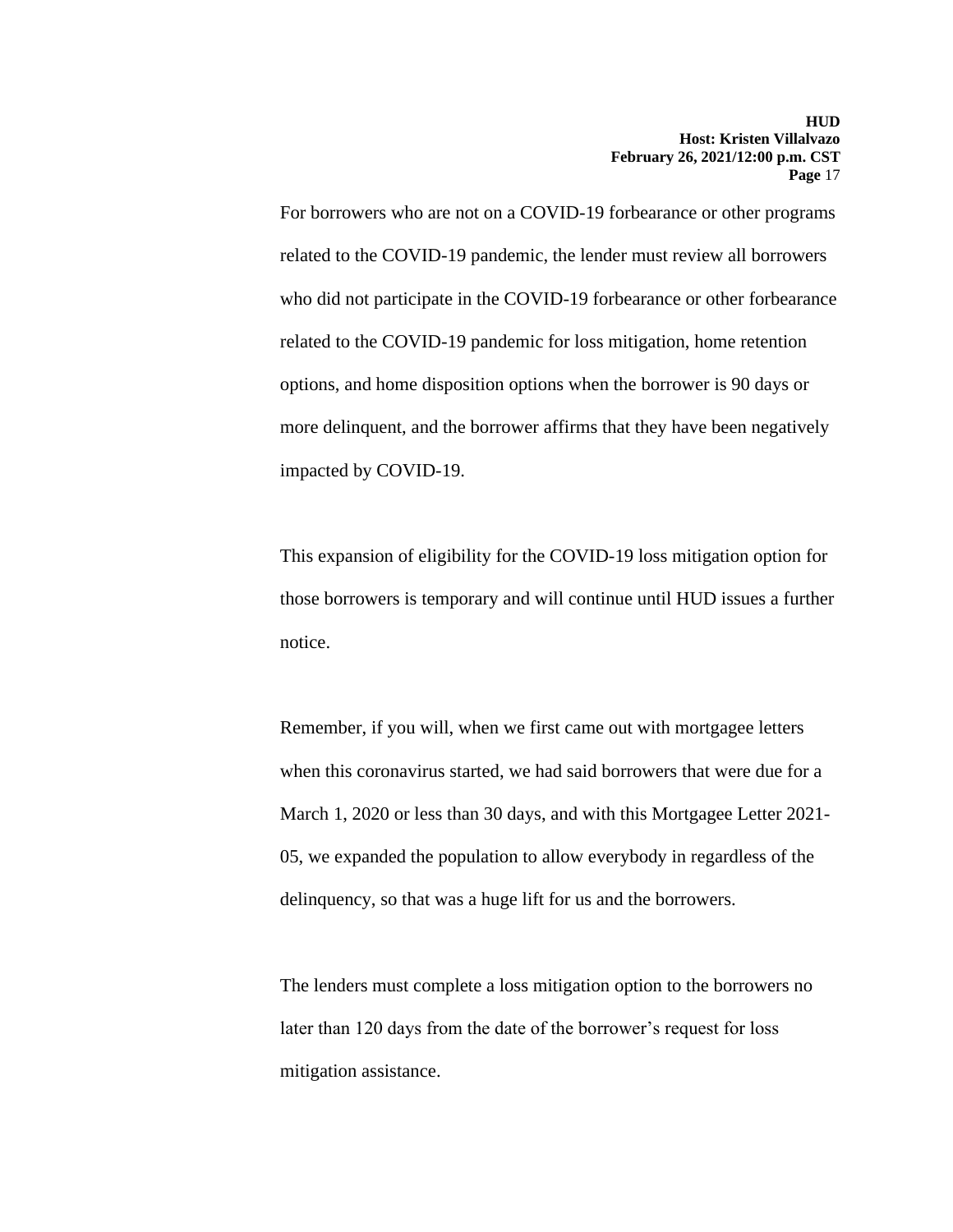again, negative affects their ability to make their payments, and they make So, in review, if the borrower has experienced financial hardship, and a request for a COVID-19 forbearance, the lender has to offer that. No decision on the lender except they have to offer that. So, very important to understand that.

The COVID-19 forbearance, again, allows for one or more periods of reduced or suspended payments without specific terms or repayment. We do not require that there is a lump sum payment at the end of the forbearance. There should not be any lender that says that.

After the forbearance is over, then they are reviewed for loss mitigation retention options to resolve the delinquency. All FHA-insured borrowers are eligible for COVID-19 forbearance regardless of the delinquency status of the mortgage.

 teleconference, use a website to make a request for COVID forbearance. Again, the lender may utilize any available methods for communicating with the borrower regarding a COVID-19 forbearance. The borrower can call, they can write, they can email, they can text, whatever, they can fax,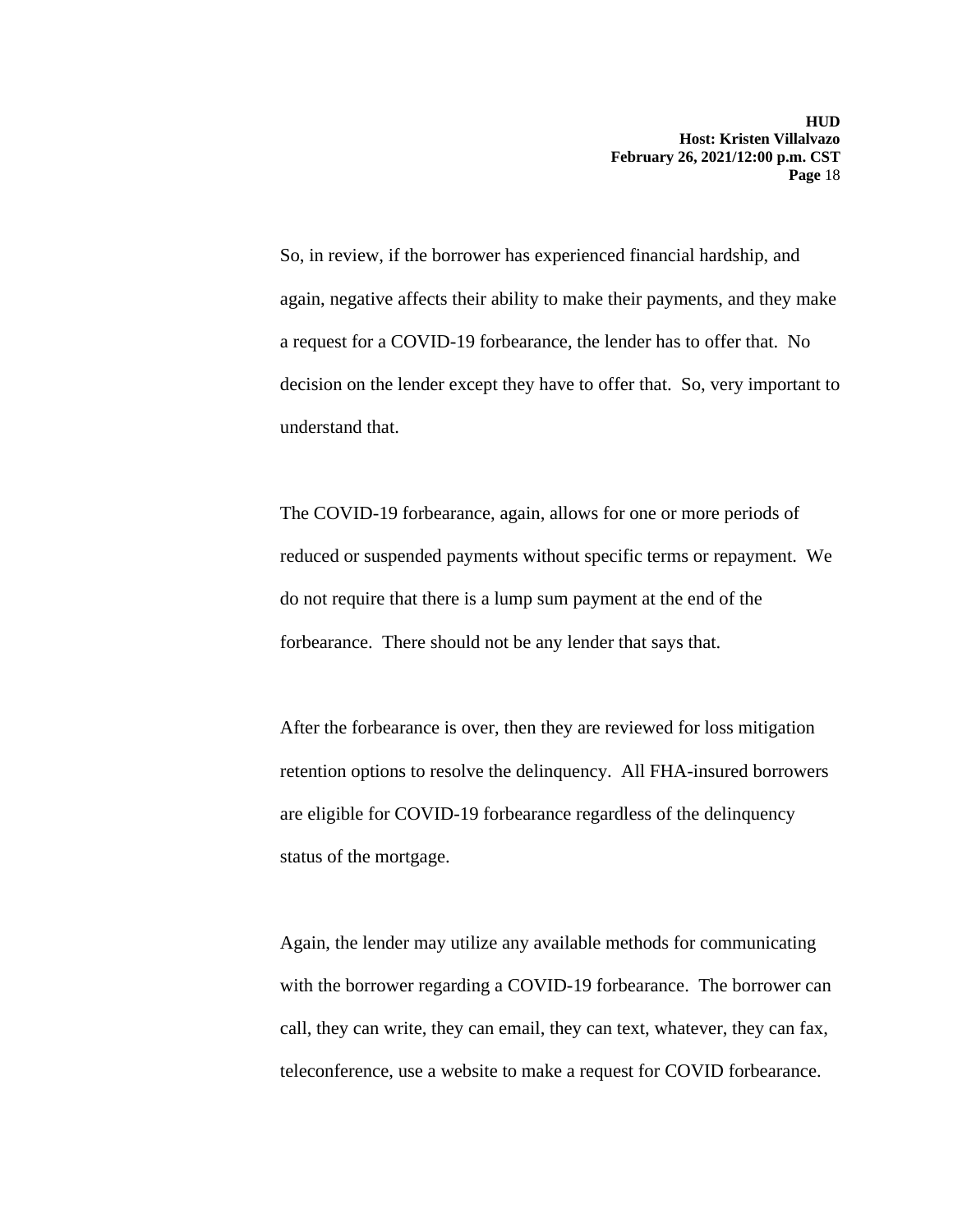Really, any way there is.

If a lender sends out a general communication advising that a COVID-19 forbearance is available, the borrower can reply to that communication requesting a forbearance via many different facets, email, phone call, carrier pigeon, whatever, including the communication made available to the borrower by the mortgagee. Again, very simple. Borrower just has to take the initiative to request it any way, communicate with the lender, and they are eligible for the COVID-19 forbearance.

So, mortgagees must approve the initial COVID forbearance no later than June 30, 2021. The initial forbearance period can be up to six months. Again, if it's needed, an additional COVID forbearance for up to and additional six months may be requested by the borrower and must be approved by the mortgagee.

So, again, very important to understand that at the end of six months of that initial forbearance, if the borrower thinks they need additional time, all they have to do is call the lender and make that request, and the lender has no choice but to give that additional six months.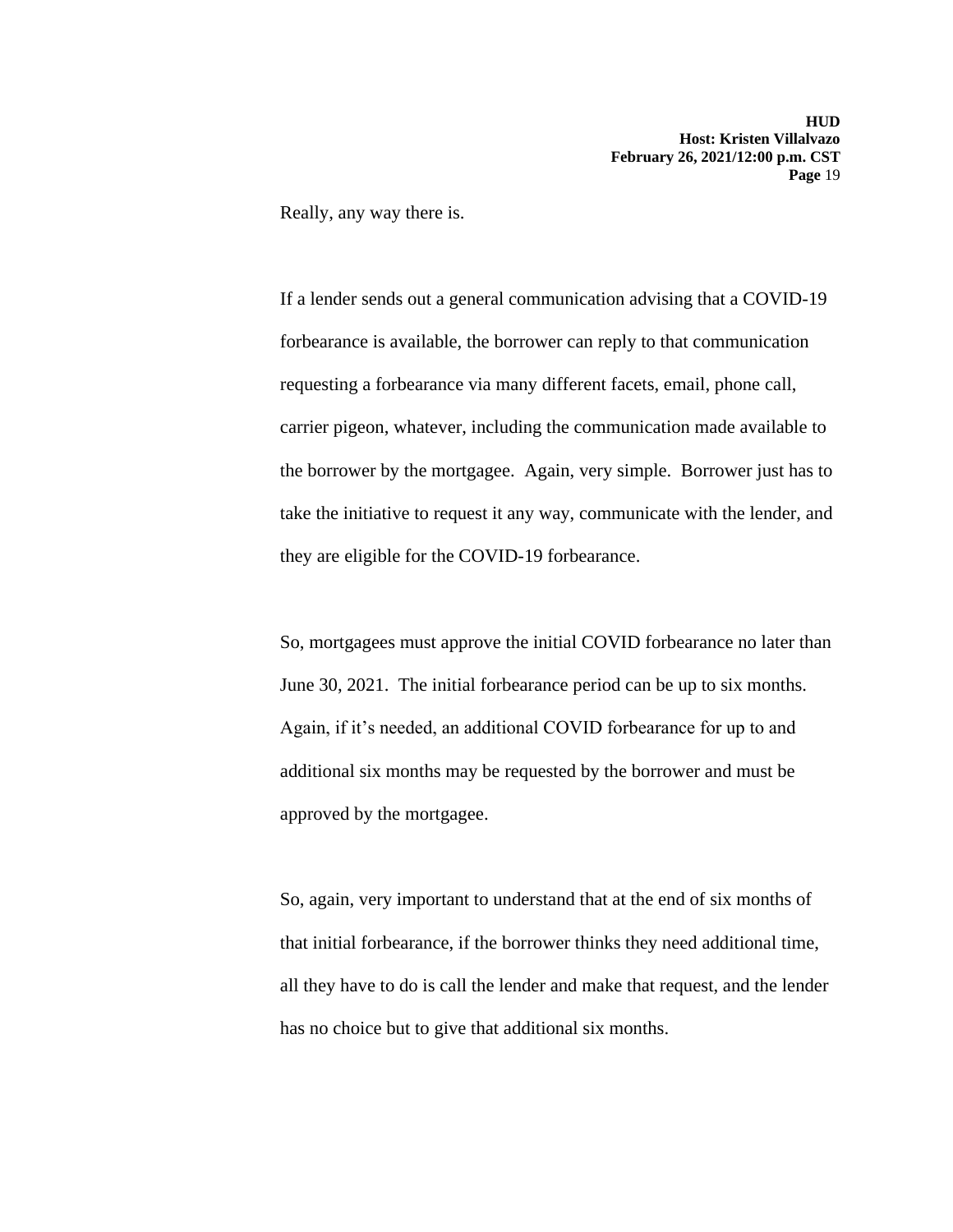For borrowers who requested their initial COVID forbearance on or before June  $30<sup>th</sup>$  of 2020, if needed, the borrower may request, and again the lender must approve, up to two additional three-month COVID forbearance periods after twelve months of COVID-19 forbearance.

So, after a borrower has completed the twelve months, if they need additional time, as long as their initial COVID forbearance was on or before June  $30<sup>th</sup>$ , they are eligible up to two three-month extensions. They have to request those two individual extensions for each three months, and neither of these two additional three-month COVID-19 forbearance periods may extend beyond December 31<sup>st</sup> of 2021, and no COVID forbearance period may extend beyond June 30<sup>th</sup> of 2022.

The term of any initial or additional forbearance may be shortened at the borrower's request. So, again, if I'm a borrower and I'm on my first six months, and then I call up and request my second six months, and then let's say that whatever my situation was that caused me to need the forbearance was resolved, maybe I went back to work, maybe I recovered from the virus, maybe the person I was caring for that had the virus, a family member and I couldn't work, has cleared up, and I'm able to get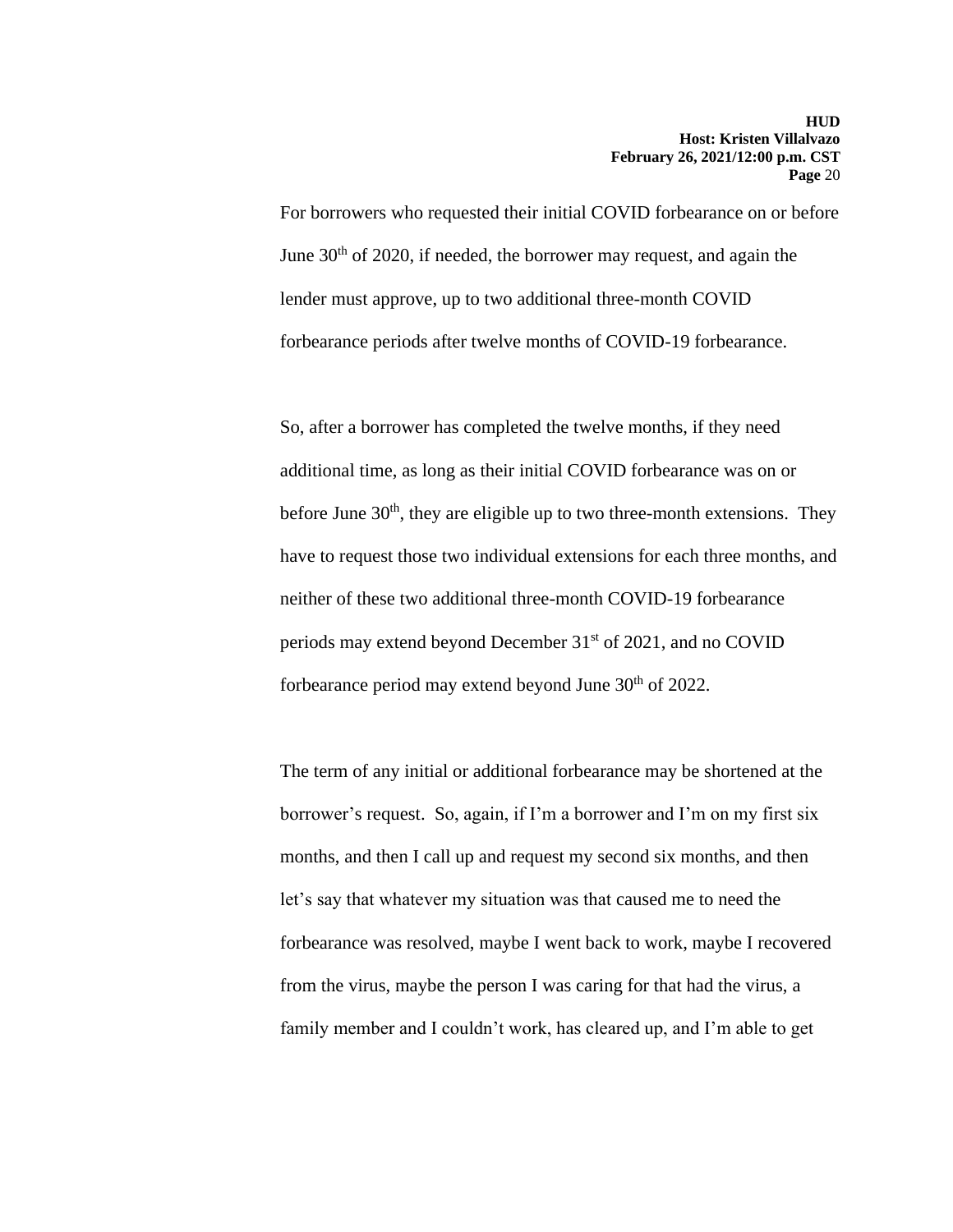back on track, then the borrower may call in and say I'm ready to go. I want to be reviewed for a retention option. The lender must do that.

The lender must waive all late charges, fees, and penalties if any as long as the borrower is on a COVID-19 forbearance plan.

The first item or option in the COVID-19 waterfall is the COVID-19 standalone partial claim. So, for any owner-occupancy borrower who is eligible for COVID-19 loss mitigation option, the first step in the waterfall is the COVID-19 standalone partial claim.

 and the property is owner-occupied. Mortgagee Letter 2021-05 updates All the borrower has to do after they exit the forbearance is indicate that they have the ability to resume making their previous mortgage payments, the borrower eligibility requirements, and we removed the requirement that the mortgage was current or less than 30 days past due as of March 1<sup>st</sup>. So, it opens it up for all of the borrowers that initially didn't meet that 3/1 date.

The COVID-19 partial claim should fully reinstate the loan. All the late fees and charges and penalties are waived except the mortgagees are not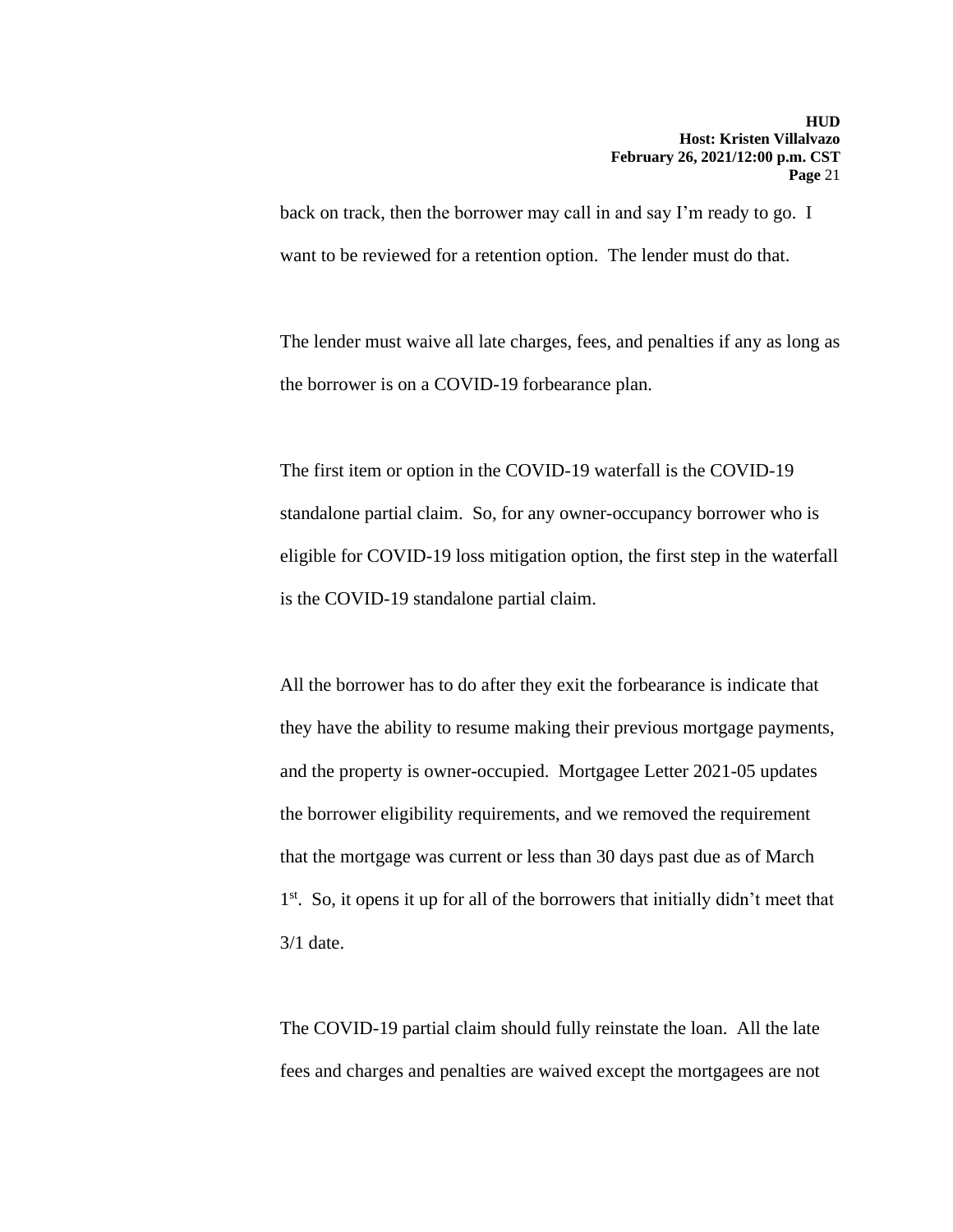required to waive late charges, fees, and penalties if any accumulated prior to March 1st.

It could be a situation that a borrower who was previously delinquent prior to that March 1<sup>st</sup> date, let's say that they had been in a foreclosure action, and the moratorium put that on hold, but they did have some foreclosure costs and fees out there. The lender is not required to waive those. The borrower would still be responsible for those, and anything after that March 1<sup>st</sup> date while they're on a forbearance would have to be waived.

The COVID-19 standalone partial claim would include arrearages which would consist of the principal interest, taxes, and [indiscernible] for the full mortgage payment that the partial claim advance would be for to bring the loan current. As always, our statutory allocation for the partial claim cannot exceed 30% of the value of the all or partial claims for an FHAinsured mortgage, so that's 30% of the unpaid principal balance.

So, for instance, if a borrower may have had a previous default episode prior to COVID, they may use part of their partial claim allocation, let's say they use 15%. They would only be eligible for an additional 15% to help with COVID, and that's where you would use that combo partial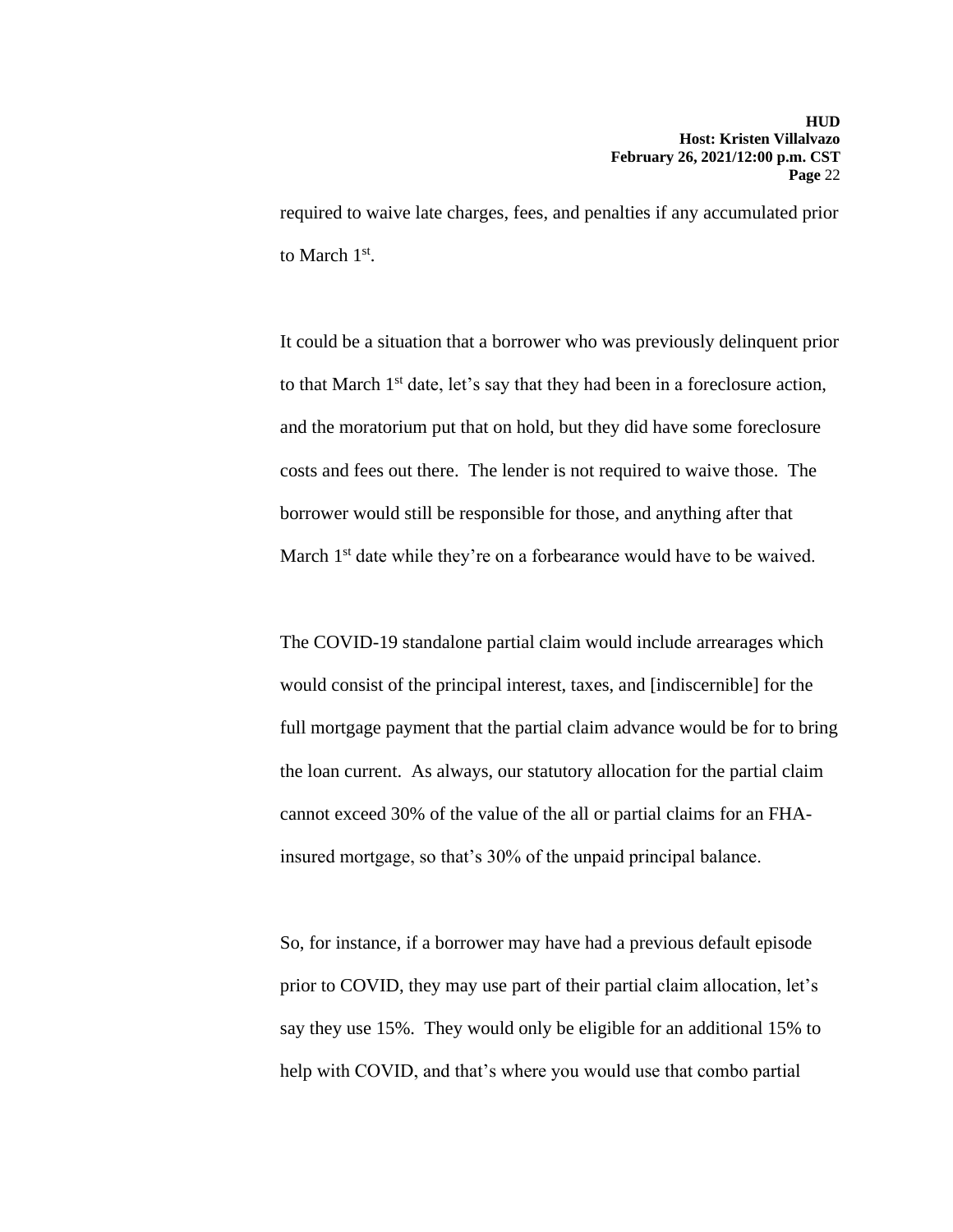claim where you do the amount that you had left for your partial claim amount and then put the rest of your arrearage in a loan modification.

So, again, Mortgagee Letter 2021-05 updates the terms of the COVID-19 standalone partial claim removing the restriction on borrowers receiving more than one COVID-19 home retention option.

Alright, owner-occupant loan modification. For eligible owner-occupant borrowers who don't qualify for the COVID-19 standalone partial claim, again, the borrower would just simply say for whatever reason I'm not able to resume making my monthly payment that I previously had. The lender would then review the borrower for COVID-19 owner-occupant loan mod which modifies the rate and term and extends the term back to 360 months and reduces the rate to the market rate.

Again, if the borrower indicates they have the ability to make that modified payment, and it could be another reason that they would not qualify for the COVID-19 standalone partial claim is they have already used all of their 30%. If they've used all their 30% allocation in a previous default episode, then they would have to go to the loan modification.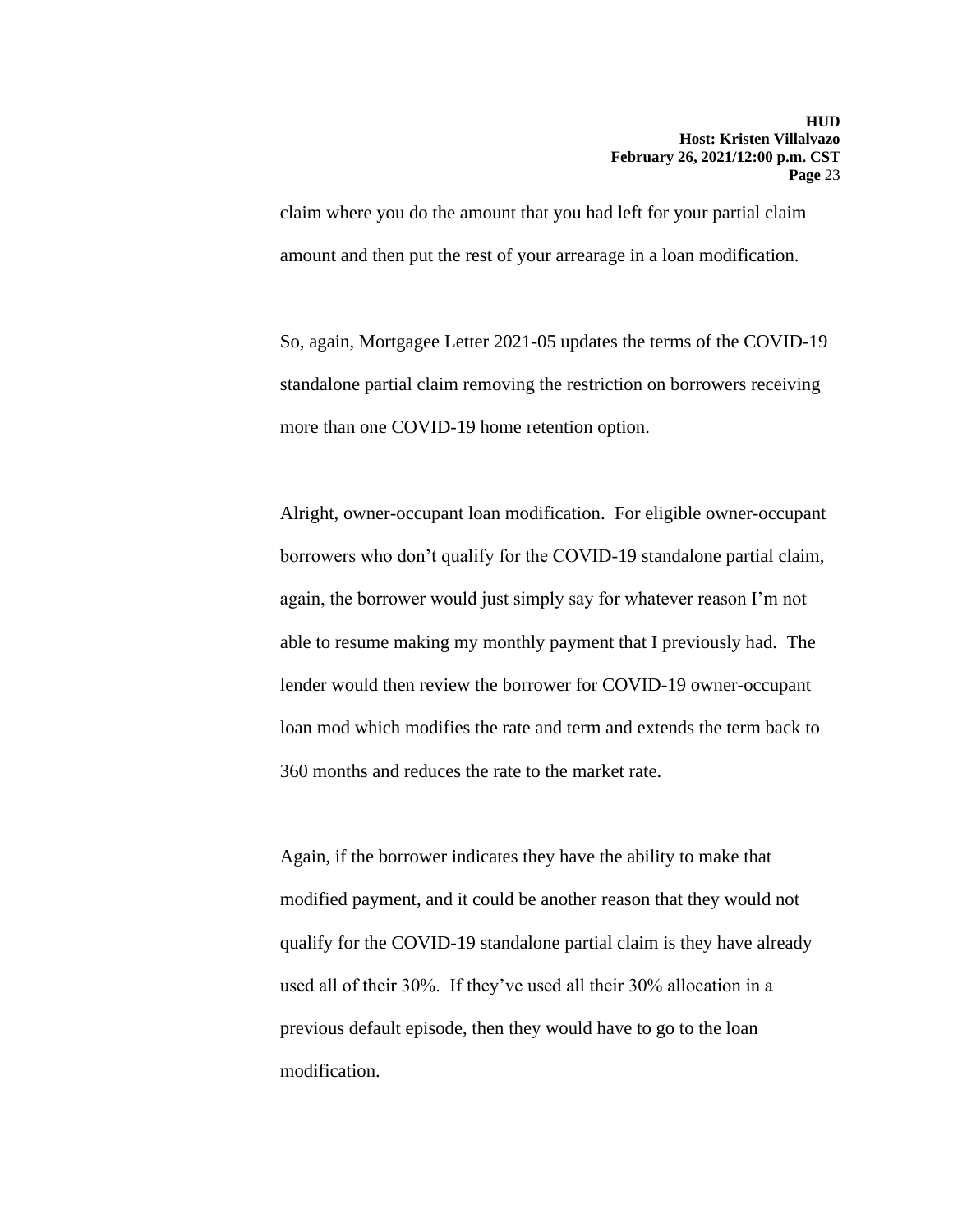They simply have to advise the lender that they have the ability to make the payment, the property is owner-occupied, and again, we've removed the March  $1<sup>st</sup>$  date or less than 30 days.

So, the lender must modify the mortgage, again insuring that all late charges, fees, and penalties are waived except the mortgagee is not required to waive late charges, fees, and penalties if any accumulated prior to March 1, 2020. They must only capitalize into the owner-occupant loan mod arrearages for the unpaid accrued interest, and mortgagees may ask for escrowed items and any escrow shortages that may be available outstanding out there that the lender is able to capitalize those into the unpaid principal balance for the loan modification also.

The COVID-19 owner-occupant loan mod must fully reinstate the loan. It must be a fixed rate, and again, extend to 360, and take the rate down to market rate.

HUD does define what the market rate should be. If you look at our mortgagee letter, it makes that definition I think it's 0.125 over the Freddie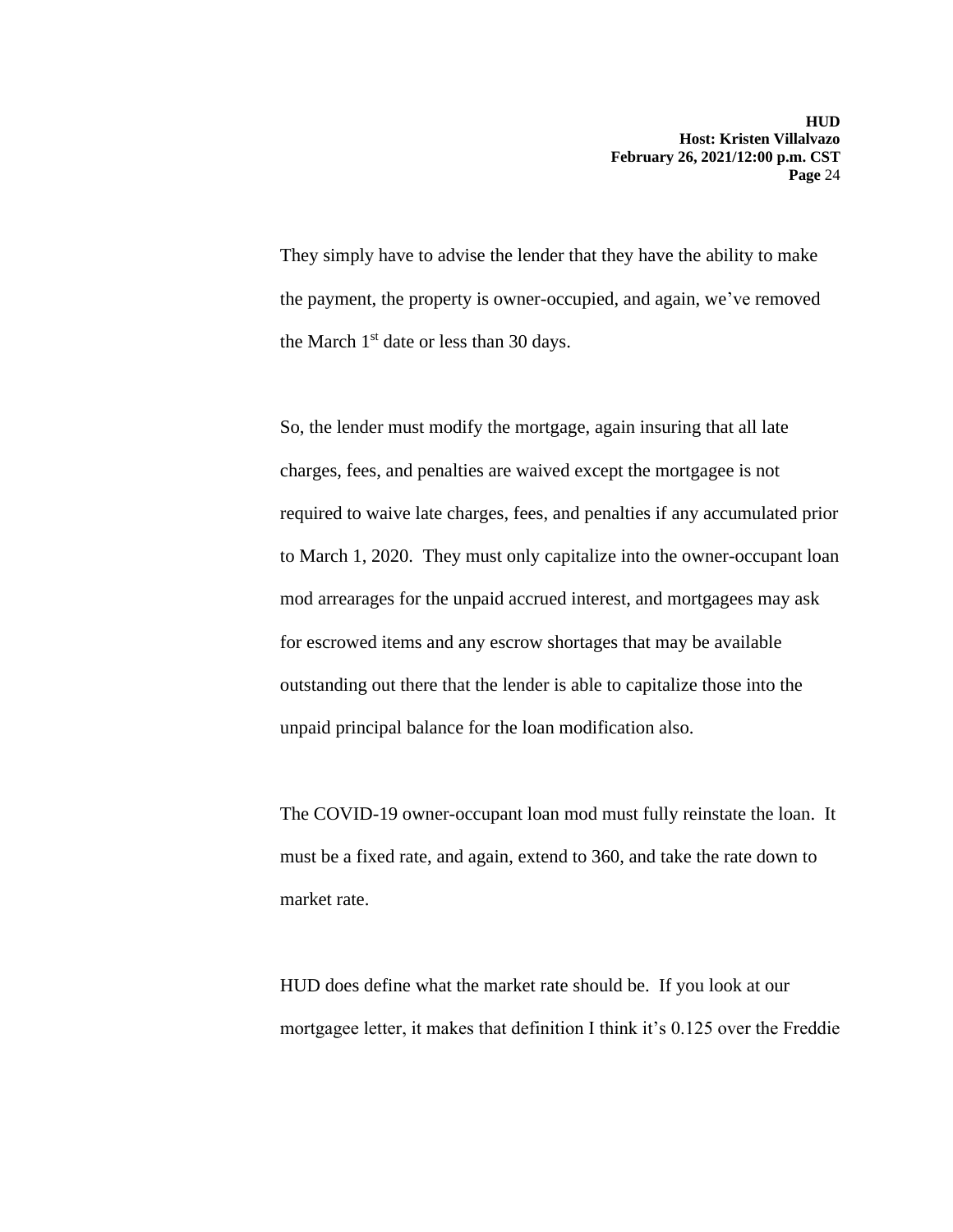Mac Index, weekly index, but it's explained in the mortgagee letter that you can see for that definition.

Again, they extend that to back to 360 for the term. If the borrower were to say that hey, I don't want to extend the term., I want to stay where I'm at, and I can make that payment, then the borrower has the ability to request that it not be extended back to 360.

The borrower's principal interest may not increase under the COVID-19 owner-occupant loan mod, unless as I previously mentioned, the borrower has exhausted previously the 30% maximum statutory value of the partial claim. The modification of the mortgage must remain a first lien position and must remain legally enforceable. Again, we remove the restriction on borrowers receiving more than one COVID-19 home retention option.

The third one in the waterfall is the owner-occupant for borrowers who don't meet the eligibility and term required for the standalone partial claim or the owner-occupant loan mod. They have to review the borrower for the combination partial claim and loan modification.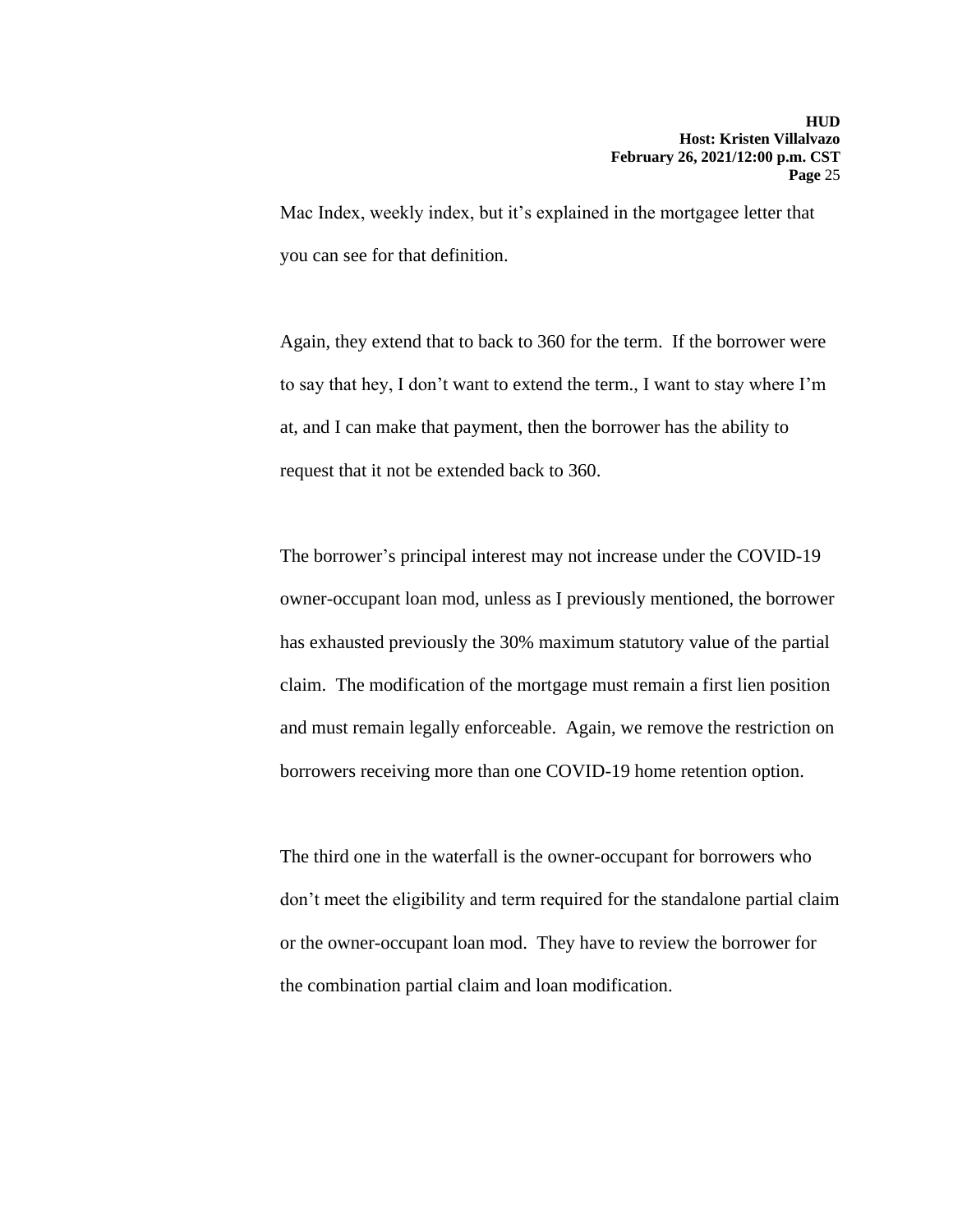So, this would be a situation where the borrower has not exceeded the 30% statutory maximum value of all the partial claims, as I mentioned before. The borrower indicates they have the ability to make the modified mortgage payments. Again, the property is owner-occupied.

Next slide, please. Again, all late fees, charges, and penalties are waived except those that were accumulated prior to March  $1<sup>st</sup>$ . The lender may only capitalize into the modified mortgage of the COVID-19 combo arrearages for unpaid interest, mortgagee advances for escrowed items, and any escrow shortages that fall below the target balance.

The lender must determine the maximum partial claim amount available that does not exceed 30%, so again, this would be a situation where a borrower has—let's say they had a partial claim allocation. Originally the 30% was \$50,000. In a previous default episode they used \$25,000. Now they have \$25,000 available to use toward the arrearages. That won't be enough to cure the arrearages, so the lender applies the \$25,000, and then takes the rest of the arrearage and puts it into the loan modification to bring them up current.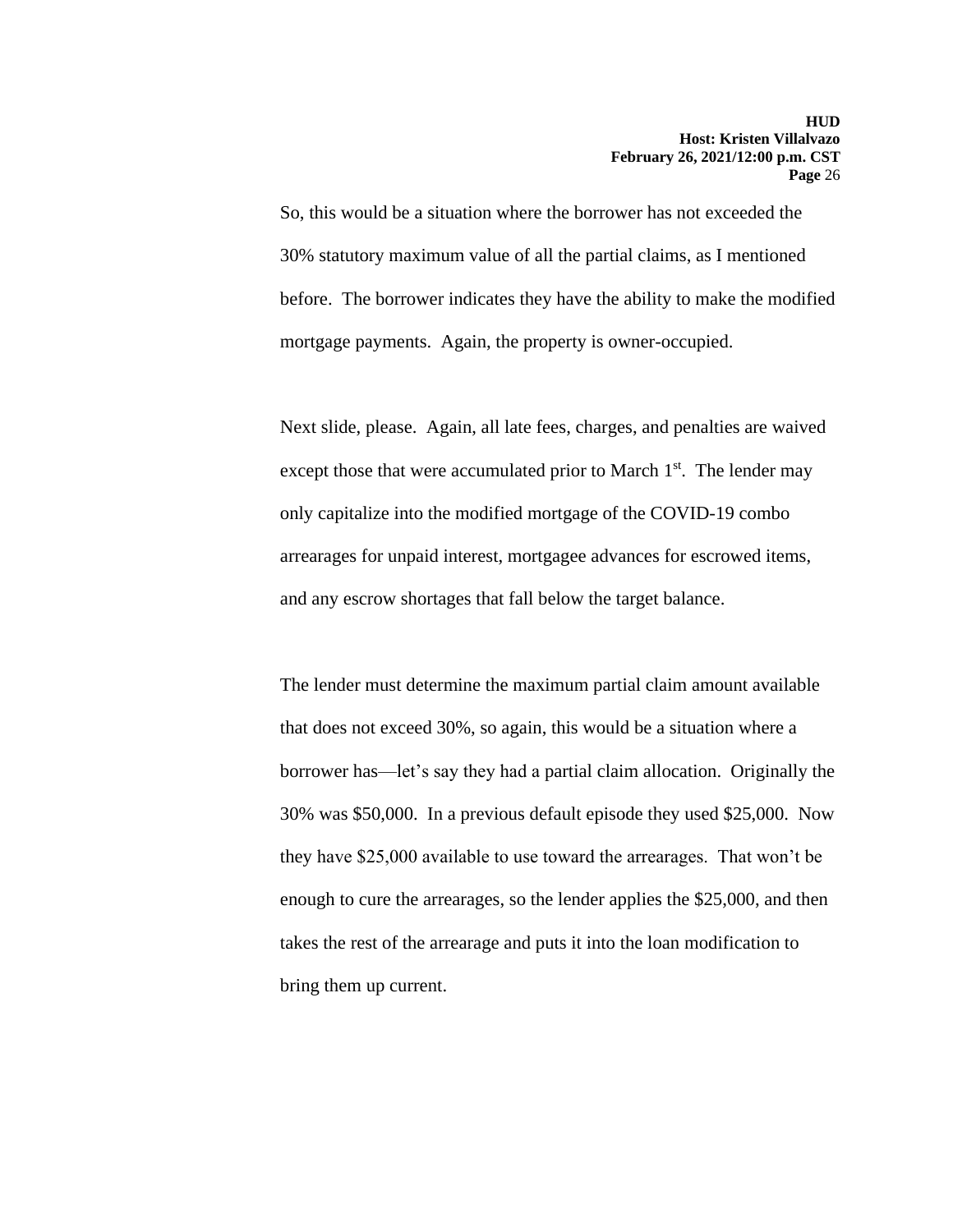Again, the COVID-19 combo must fully reinstate the mortgage. It must take the mortgage to a fixed rate. The interest rate has to be no greater than the market rate defined by HUD, extended back to 360 unless the borrower requests that be a less term. The borrower's P&I mortgage payment may increase, and the FHA-insured modification must remain in a first lien position and be legally enforceable. Again, the borrower can receive more than one loss mitigation option.

 one, I'm sure everybody's familiar with. It's the FHA HAMP that we We've come down to the final retention option in the waterfall. So, this normally have. It's just with some more reduced documentation. The borrowers may provide income documentation to be reviewed for an affordable monthly payment under a COVID-19 FHA HAMP combination loan mod and partial claim with reduced documentation. This option may also include principal deferment.

 So, again, the property has to be owner-occupied, as we mentioned before. The borrower cannot have exhausted the 30% statutory maximum with a partial claim allocation. The borrower is not eligible for any of the other home retention options. The borrower is not eligible for the standalone partial claim because they're unable to resume their existing monthly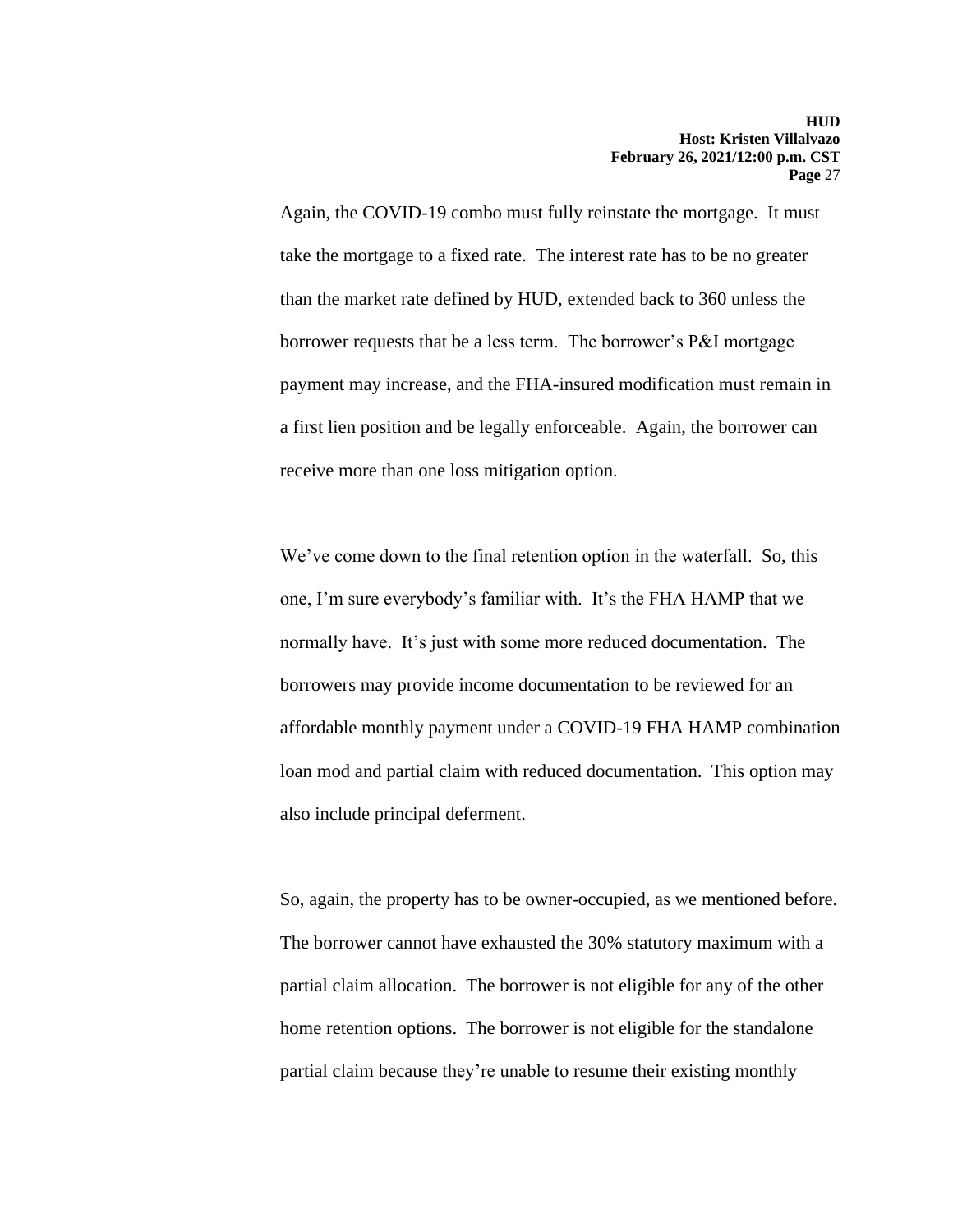mortgage payment. They're not eligible for the COVID-19 combo and partial claim and loan mod because the borrower indicates they're unable to make the modified monthly mortgage payment under the COVID-19 partial claim and loan mod.

 options is it's up to the borrower if they decide they cannot make the So, I think one of the keys that you'll see from all this in those first three payment, they move to the next option. The lender can't mandatorily make them take a certain option. The borrower has the ability to say they can't make that payment and they need to go to the next option. The lender presents that and what the payment would be, and so forth as they move down.

The last option which is this combo with reduced documentation allows the borrower to go through the FHA HAMP waterfall calculation and come down to an affordable payment.

In most cases, the payment reduction is 15% to 20%. The DTI they tried to solve for is 31%, and money out of the partial claim that they used they use for principal deferment if needed to get the borrower's payment down to the 31% DTI, and the rest of the partial claim is used to take care of the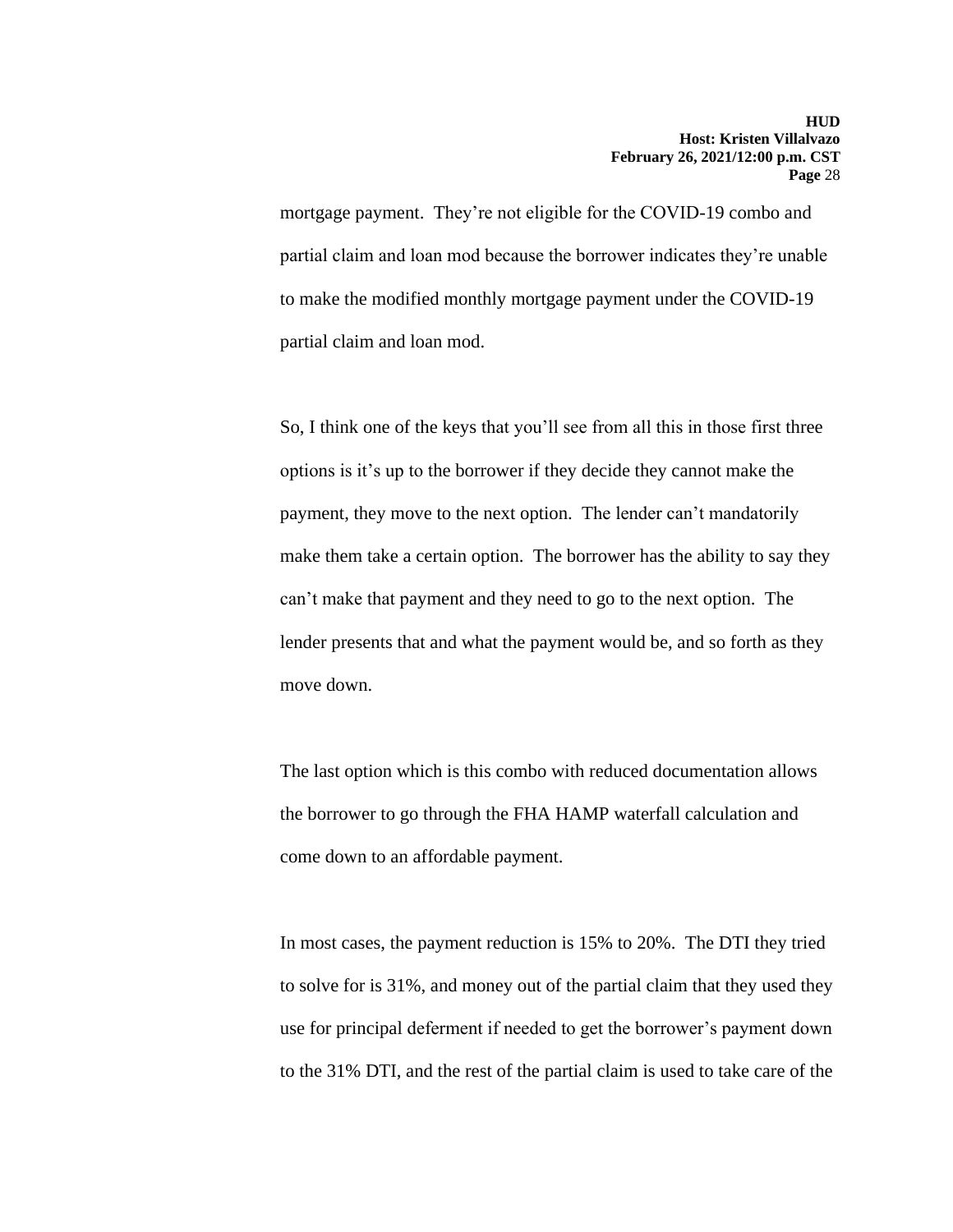arrearage to bring the loan current. Then, the loan is modified to extend the rate down to market rate and the term out to 360.

Again, we did remove the eligibility requirements that said that the loan was less than 30 days past due as of March 1, 2020.

So, with the reduced documentation, again, the mortgagee must review the borrower for an affordable payment using FHA HAMP calculations in step five of the waterfall. The lender cannot take the borrower down past what we say is an affordable payment in that waterfall, and I believe that's calculated at the 31% DTI. So, they only use enough partial claim deferment to take that borrower to that target payment.

Again, no portion of the partial claim may be used to bring the modified payment below the targeted payment on the FHA HAMP calculation in step five of that waterfall.

As I mentioned previously, it is reduced documentation, so we have streamlined this quite a bit. So, all that the borrower is required to provide is the most recent paystub for wage income reflecting year-to-date or the most recent bank statement reflecting deposits of income amounts, so that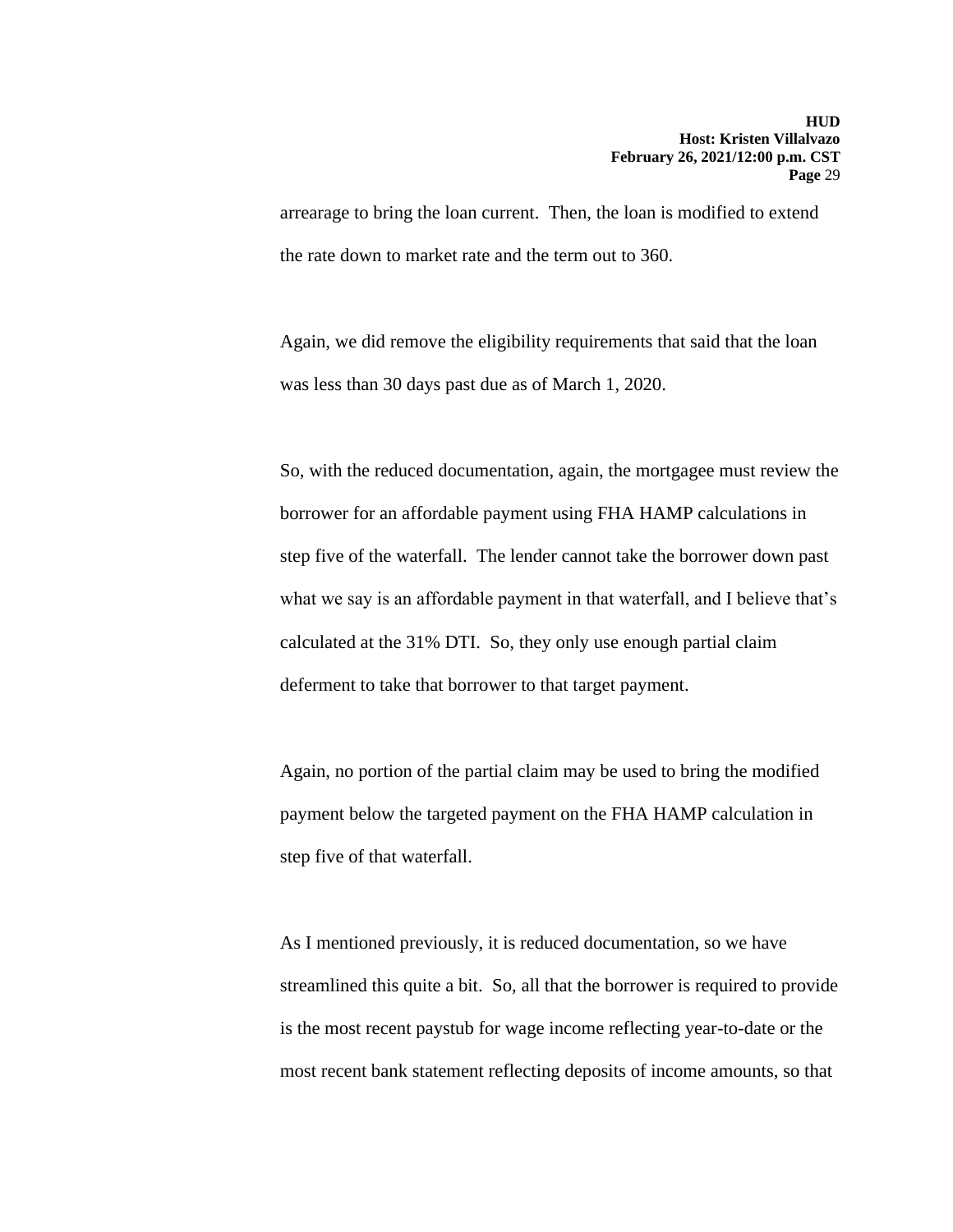could be pension, Social Security, things like that. Other documentation, monthly statements of Social Security benefits, pension benefits, just something that shows a reflection of the income.

There's no expense documentation required at all. It's simply a documentation of income so they can help to solve for that target payment when they do the payment calculation in the loss mitigation waterfall.

Again, all late charges, fees, and penalties must be waived except those that were accumulated prior to March 1, 2020. They can only capitalize into the modified mortgages arrearages for unpaid accrued interest, mortgage advances for escrow items, and any escrow shortages. Again, we do have a 30% maximum statutory value for partial claims, 30% of the unpaid principal balance is what's allowed to be used for partial claims.

Next slide. The COVID-19 combo loan mod with principal deferment must fully reinstate the loan. The modified mortgage must be at a fixed rate. They have to take it to market rate. The term is extended back to 360. The borrower's monthly payment may increase, and again, the modified mortgage must remain in first lien position and be legally enforceable.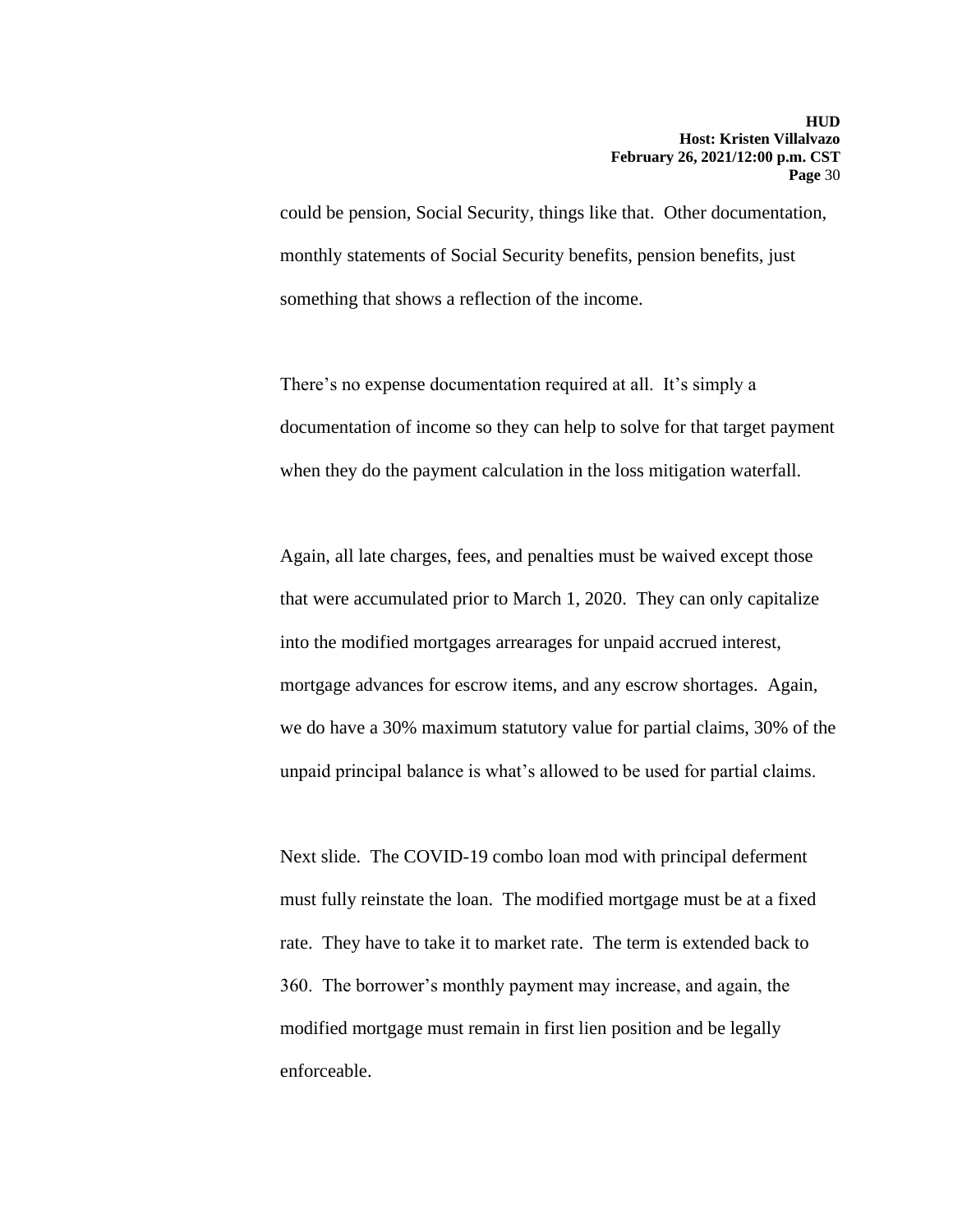One thing, if there is a partial claim out there from a previous delinquency, HUD will subordinate that partial claim to allow the borrower to do a modification and complete the loss mitigation action. They just need to contact our secretary-held loan servicing contracting NOVAD, and the lender can do that. The borrower can do that, and they can get the modification. They can get that previous partial claim subordinated to allow the modification to go forward.

So, to allow adequate time to complete the COVID-19 FHA HAMP combination, the loan mod partial claim, obtain all the signatures, the mortgagee may include an additional month of the total outstanding debt to be resolved. We do that because of mail time, things like that, so we don't want the borrower to have to make a payment right away. It always helps if they've just come forbearance and are getting reestablished, resolving their delinquency to have that 30-day buffer in there to be able to start their payments.

The mortgagee must not provide the borrower with any cash from a COVID-19 combo and partial claim with reduced documentation.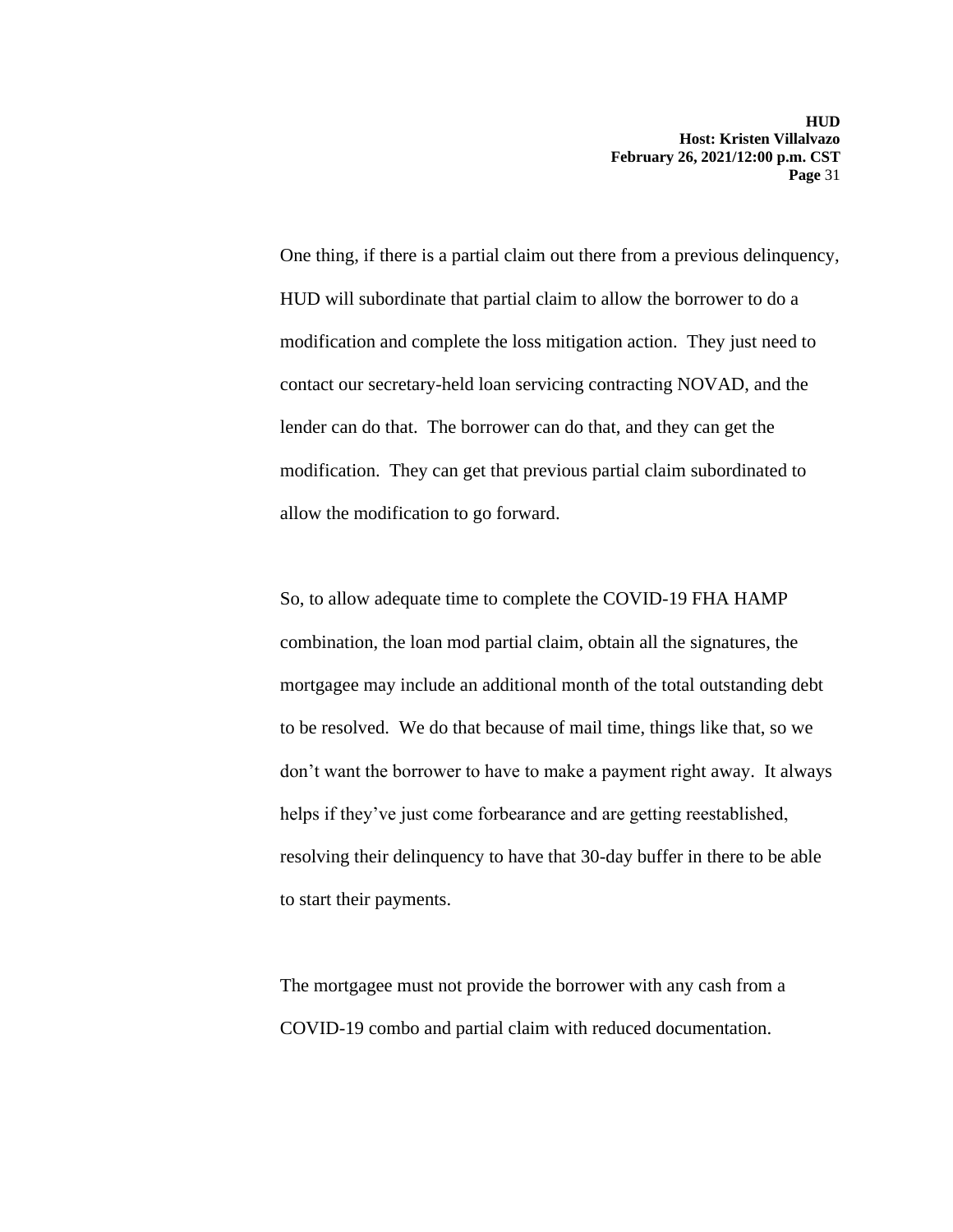The non-owner-occupant loan mod. So, again, as I mentioned previously, the first time we've ever done this, but we knew that we do have a bucket of borrowers that have originally started out as owner-occupants and moved on to a better house or a bigger house and kept their previous house as a rental. So, we needed to offer them something to show we were able to offer a loan modification and rate term modification for the non-owneroccupant borrowers or landlords.

So, again, all the borrower has to do is indicate they have the ability to make the modified mortgage payment, the property is owner-occupied, the property can be used as a rental property, secondary residence, or vacation home, any of those categories would work. Again, we opened it up to anyone regardless. They don't have to be 30 days past due as of March 1<sup>st</sup> or less then 30 days.

Again, the lender has to waive all the late charges except those that were accumulated prior to March  $1<sup>st</sup>$ . They can only capitalize into the nonoccupant loan modification arrearages for unpaid interest, advances for escrowed items, and the escrow shortage amounts. The COVID-19 nonoccupant loan mod must fully reinstate the loan and take the loan to a fixed rate.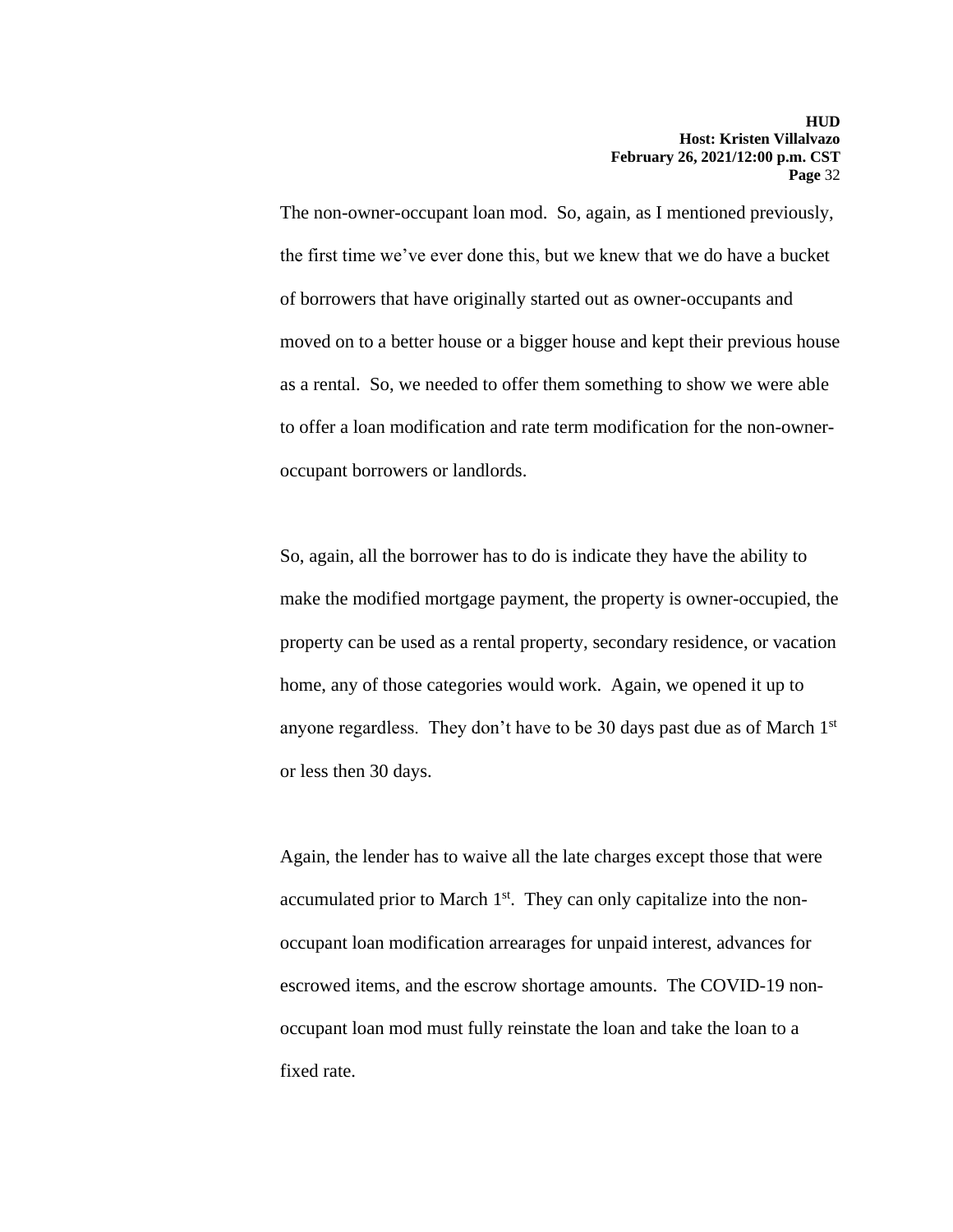Again, the interest rate can't be any greater than how HUD defines the market rate. The term goes back to 360 unless the borrower requests a shorter time period. The borrower's total monthly mortgage payment may increase, and again, the lender must ensure that the FHA-insured mortgage remains in a first lien position and is legally enforceable. Again, we removed the requirement that the borrower can only receive one COVID-19 home retention option.

We do ask for a little bit of documentation from the non-occupant borrower/landlord. We ask for a copy of the rental agreement for each rental unit if applicable. It may not be applicable if the rental unit is vacant. Just a written statement from the borrower stating that they're the landlord of the property, and the renter is impacted directly or indirectly by the COVID-19 pandemic and is unable to make rent payments, or the property has been vacated, or the property is used as a secondary residence or vacation home, and they're unable to rent the property, so they need help with that, too.

So, very simple, a very small amount of documentation that they need to provide to the lender to get this.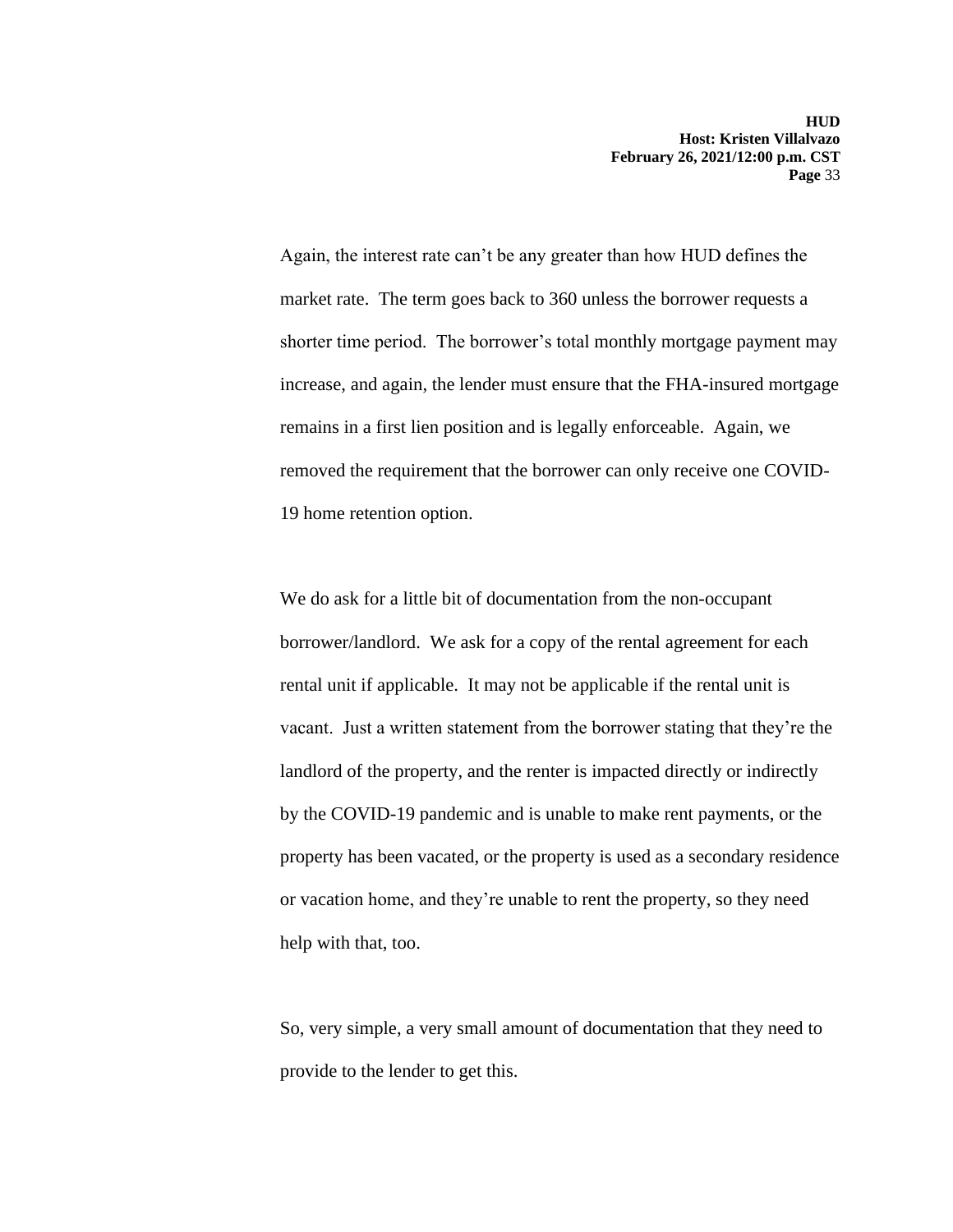Home disposition options. So, if a borrower goes through the home retention waterfall, and for whatever reason they are unable to qualify for a home retention option, they can't make the payment, they're maybe not still unemployed or underemployed, whatever the situation may be, we do allow for a short sale or pre-foreclosure sale where the borrower can offer their property at fair market value, and even if the sale price is less than the amount owed, and under certain situations if the borrower cooperates during the short sale, they do have the availability for a relocation incentive if they completely complete a successful short sale on the property.

If the property doesn't sell any short sale, then after the expiration of that approximate 120-day period, then the lender would need to deem a foreclosure where the borrower would go ahead and deed the property back to the lender for satisfaction of the mortgage, and the borrower is eligible to receive a relocation expense allocation of approximately I think it's around \$2,000 if they did everything that they agreed to in the [indiscernible] agreement, remove all the personal property, things like that, broom swept the property, then they're eligible assuming there's no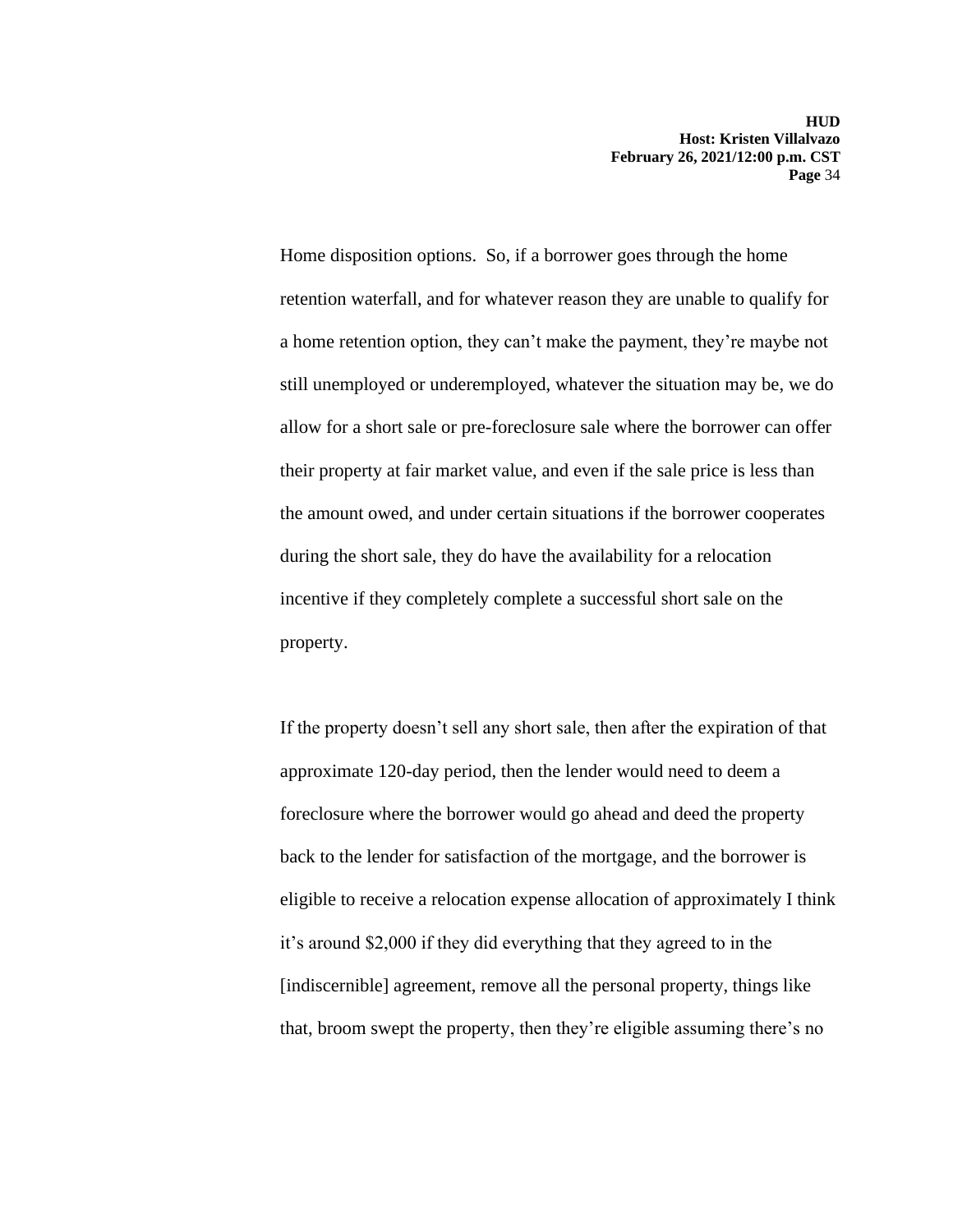other liens on the property, they're eligible to receive that incentive to help with relocation.

COVID-19 home disposition options are available for non-owneroccupant borrowers. Again, we removed the requirement of 30 days past due, less then 30 days past due as of March 1, 2020.

If the borrower goes through the complete waterfall, they aren't eligible for any COVID-19 loan retention options or disposition options, then they should go through our standard waterfall which is a more documentation requirement, and they can go through that standard home retention and home disposition waterfall which is listed in our handbook 4000.1 which lists those options and the standard waterfall option.

Any borrower who's granted a COVID-19 forbearance and is otherwise performing as agreed is not considered to be delinquent for the purposes of credit reporting.

Mortgagees must provide delinquent borrowers with notice prescribing the availability of housing counseling offered by HUD-approved housing counseling agencies. Mortgagees are currently required to prepare such a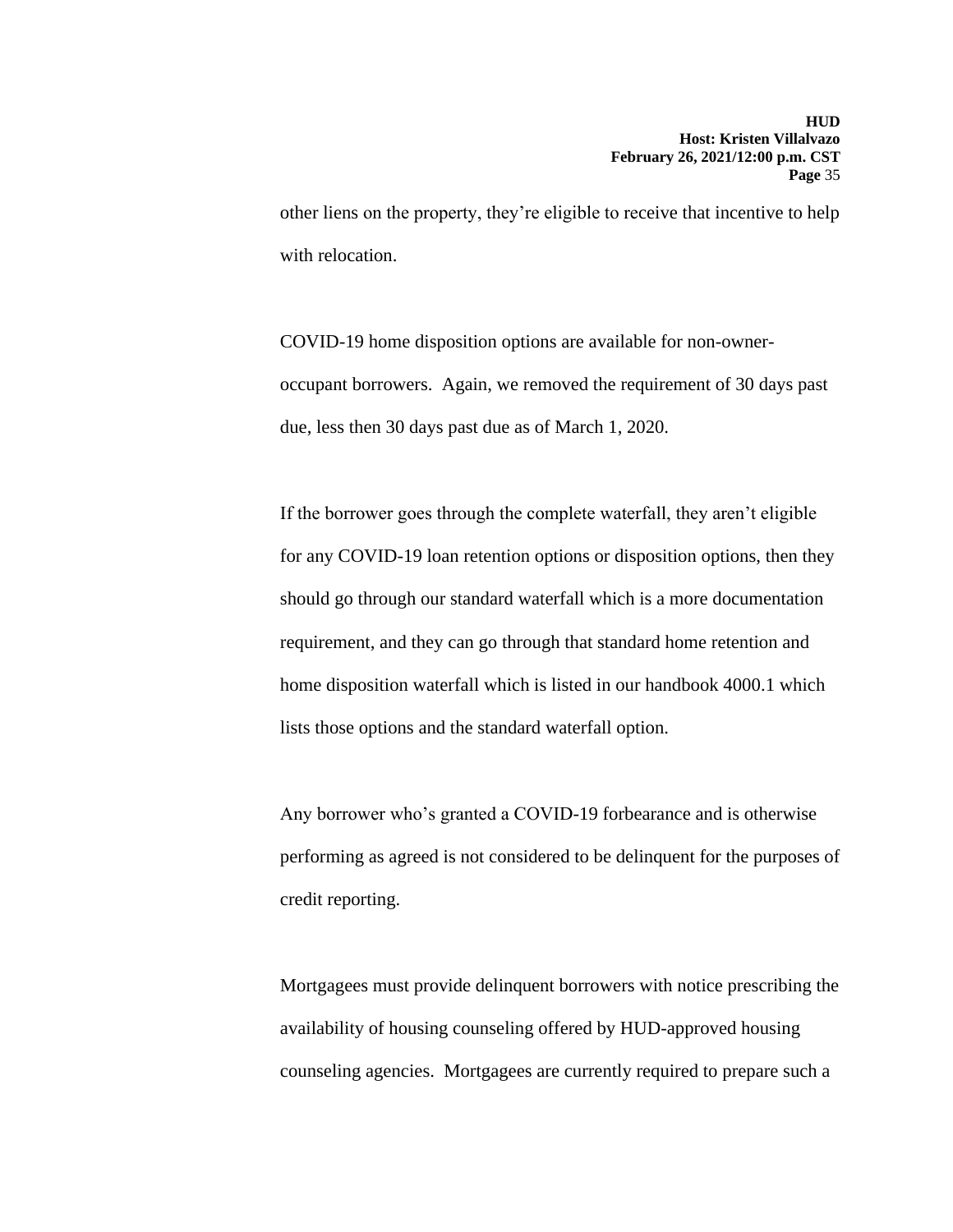notice that provides information required by FHA that informs the delinquent borrowers of the availability of housing counseling services provided by HUD.

It's provided in accessible formats and languages when such borrower communications have been requested by persons with disabilities or persons with limited English proficiency. It provides instructions for locating a HUD-approved housing counseling agency in the borrower's area. It describes housing counseling and potential benefits of engaging in housing counseling.

I think that I may be done here, so I'll let Rob take it over.

Rob Thank you, Matt, for those updates. Really crucial, important information for housing counselors. So important that they're informed about these changes and how they affect their clients, so very timely information. Thank you for being on the webinar today.

> We want to announce to everybody, let everyone know that the Office of Housing Counseling is sharing that we have outreach materials that we've created to increase outreach efforts for HUD-approved housing counseling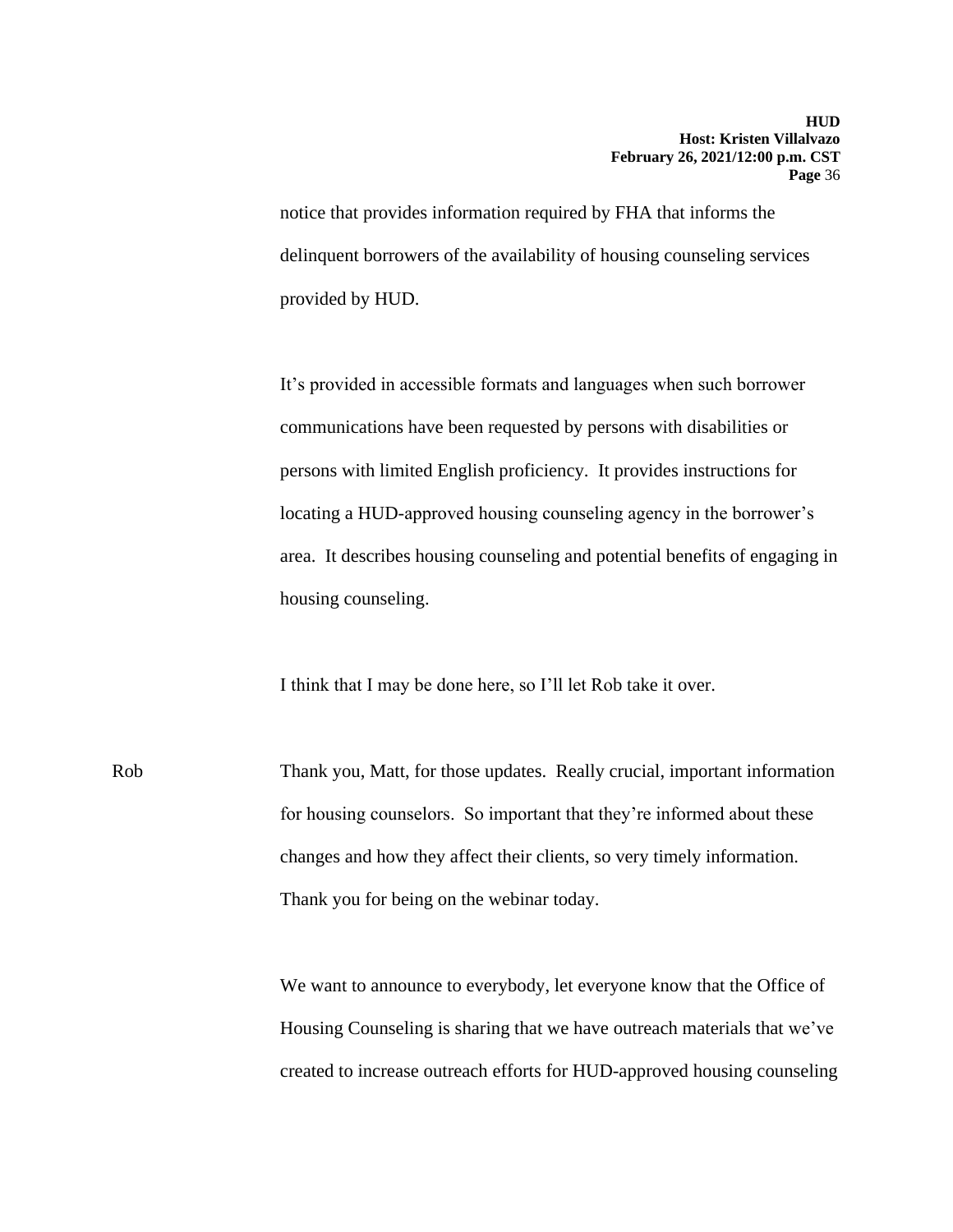agencies to market this information on the internet and especially on social media platforms, so we're providing you with a link to these outreach materials that are on the HUD Exchange so you and your agency can access those materials. While it's not required, we hope that you do use them, and we encourage that you do.

Next slide, please. Here's an example of one of the graphics that we developed. Since the type might be kind of small here on your screen, it says, "You worked hard for your home. Now takes the steps to keep it. If you're struggling with your mortgage payments because of COVID-19, we can help. We're HUD-approved housing counseling agencies with counselors available who can explain the options and help you obtain the assistance you need to keep your home."

As you can see, we left a blank space on the graphic. We did that because we're hoping that you can customize it, you can add your own agency logo, your agency's contact information, and really use it as your own on your own website or your own social media account.

Next slide, please. Just a couple other example of the materials that we have. We have them in different sizes. Currently we have them in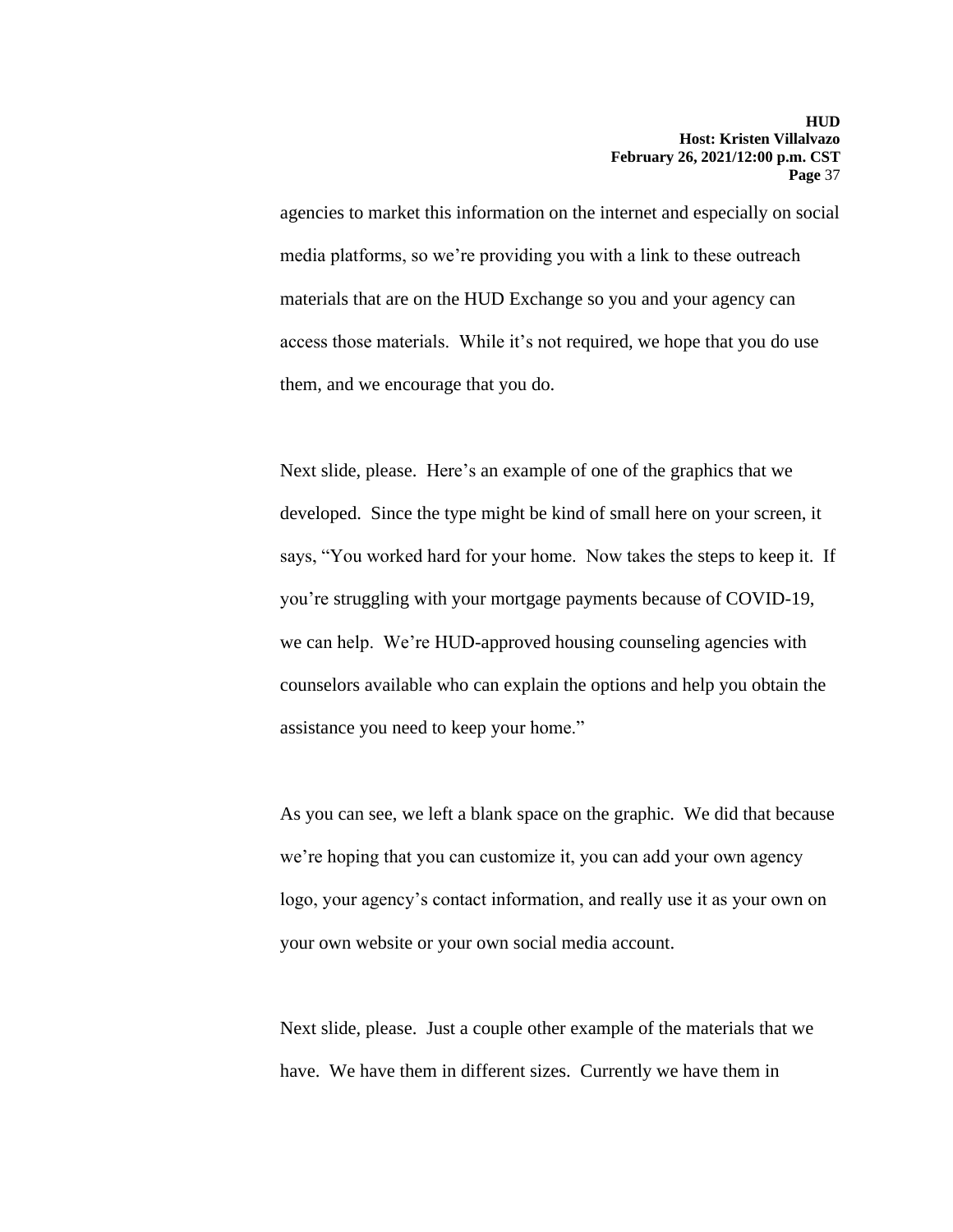English and Spanish versions, and additional languages are going to be added soon. As housing counselors you all know from experience that open communication between servicer and borrower can be challenging at times, and that's one of the most effective ways for opening those communication channels is when a borrower is engaged with a housing counselor.

counseling agency. So, as Matt mentioned, services are required to refer borrowers to housing counselors, it's also really important that our housing counselors and the agencies are also doing outreach directly to homeowners from the housing

That's kind of in the spirit of why we wanted to develop these materials for your use is so that since marketing right now is so important that we're doing it online because of the pandemic and so many housing counselors we know are working remotely right now, and in-person services are suspended for the time being that online outreach is really important.

That's kind of the goal behind these, and we hope that you'll use them, and feel free to also give us feedback on them, if you liked them, if you used them, if you have any suggestions.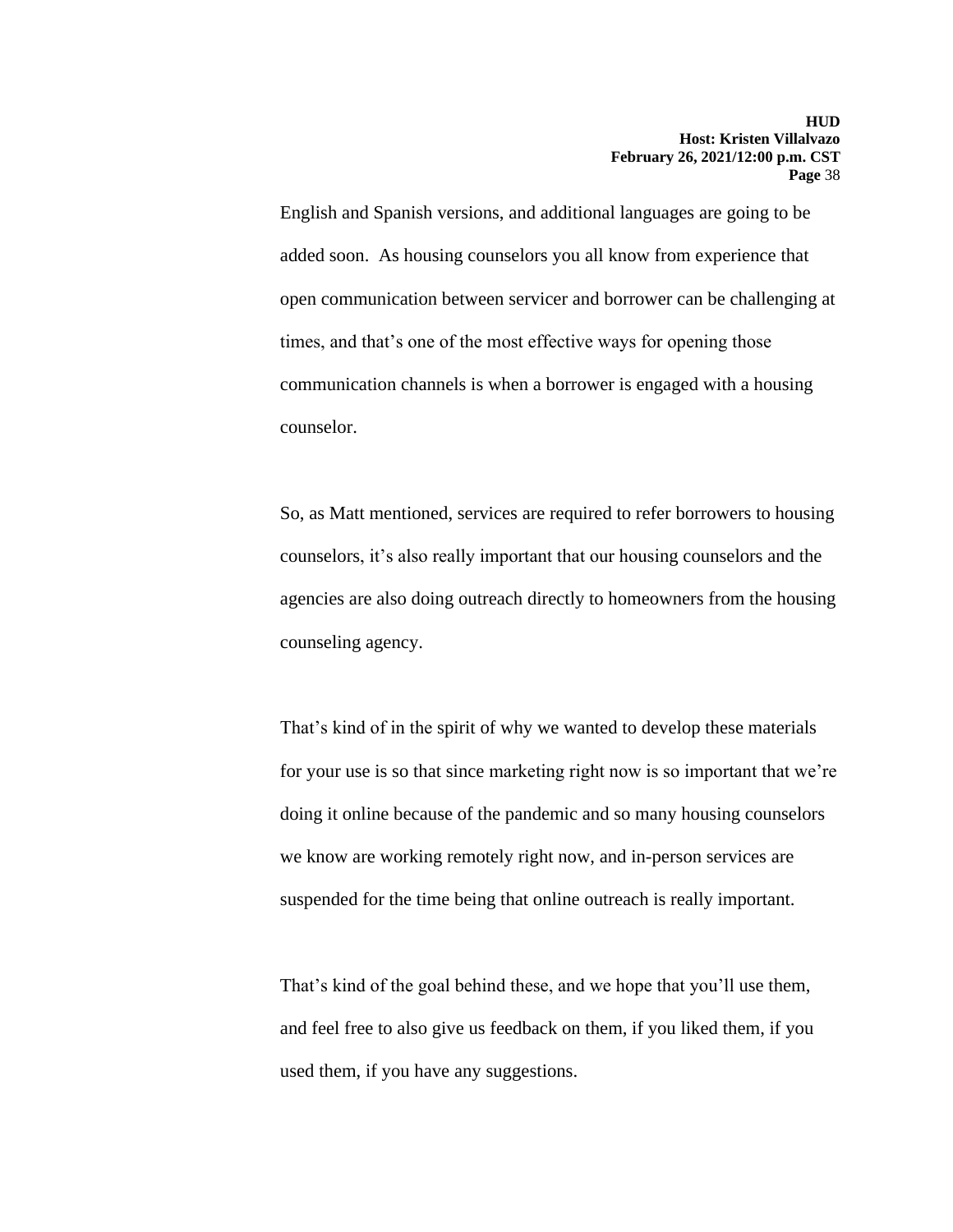Next slide, please. Just want to highlight some additional resources. The FHA Resource Center has a knowledge base that contains frequently asked questions that can be really useful when it comes to the updates to these loss mitigation options. If you have any questions that aren't answered in the FAQ, you can also email them. There's an 800-number. The 800-number is most often used when there are case-specific questions, so definitely take advantage of that.

We also want to highlight another useful resource for borrowers and for housing counselors. The National Housing Resource Center developed a pair of directories on their site back in November in response to the pandemic. The purpose of the directories is to improve communication between servicers and borrowers and counselors, and the directories have phone numbers, online portals for 34 different mortgage servicers, and these directories are updated regularly.

One directory is for borrowers, but there's also a second directory that only housing counselors have access to. It's password-protected. You do have to be a member of the National Housing Resource Center in order to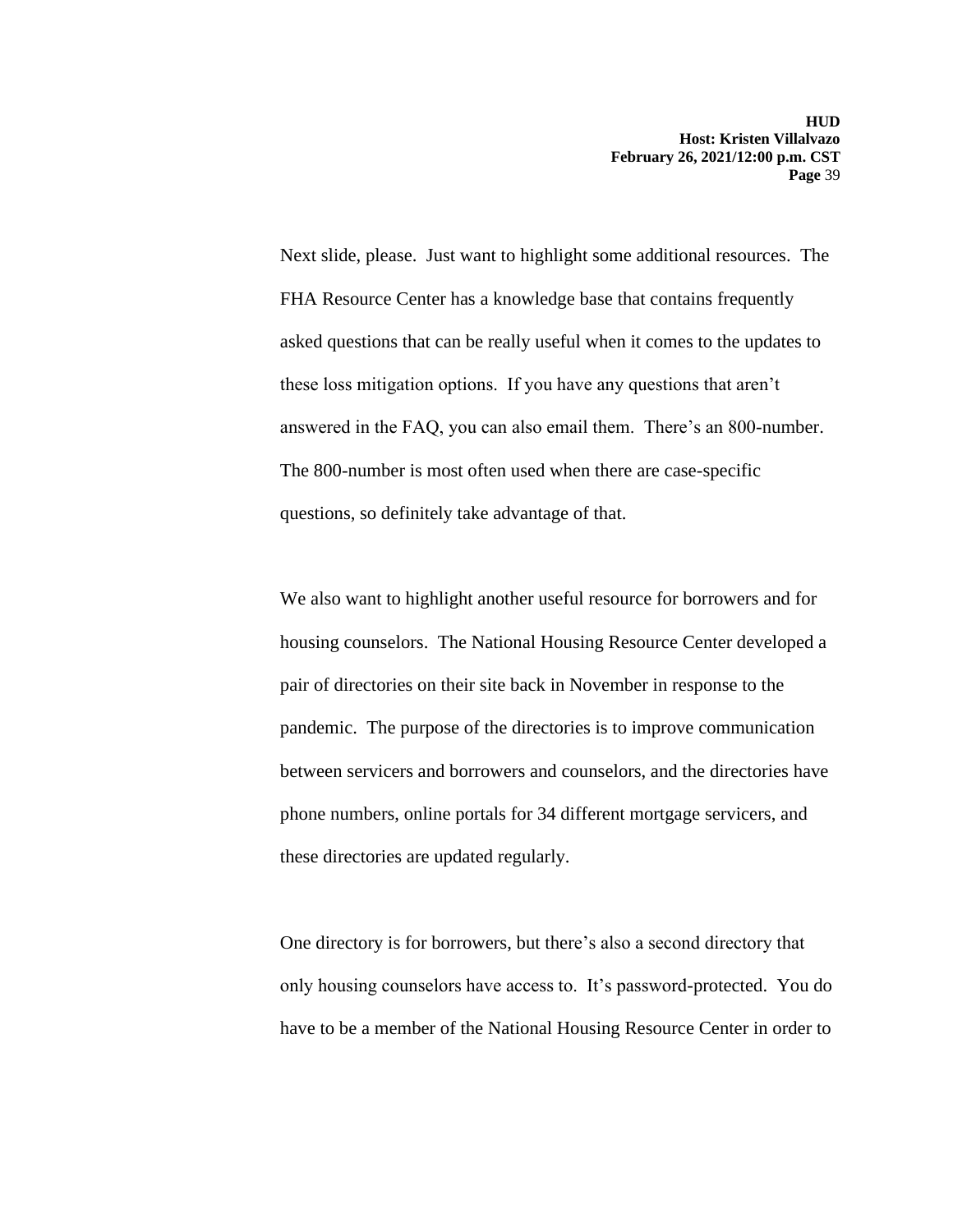gain access to that, so that's something your agency might want to look into,

Having a direct phone number to the mortgage servicer, when you call that number, the servicer is going to know right away that they're speaking with a professional housing counselor, and the communication channels won't get bogged down and overwhelmed with users because you'll have your own dedicated phone line to call the servicer.

Just a few other resources before we wrap up. Recommend taking a look at HUD.gov's COVID-19 resources page. This has information about COVID-19 and housing across all of HUD's programs, so a really useful website there, and also want you to check out if you haven't already the HUD Exchange has a dedicated page for COVID-19 emergency information for housing counselors. We regularly are adding updates and guidance related to COVID-19 and how that impacts housing counseling agencies.

 There's a CARES Act and other COVID-19 funding chart which will be helpful for housing counselors to identify, locate the housing assistance that your clients need, rent relief programs, mortgage relief programs in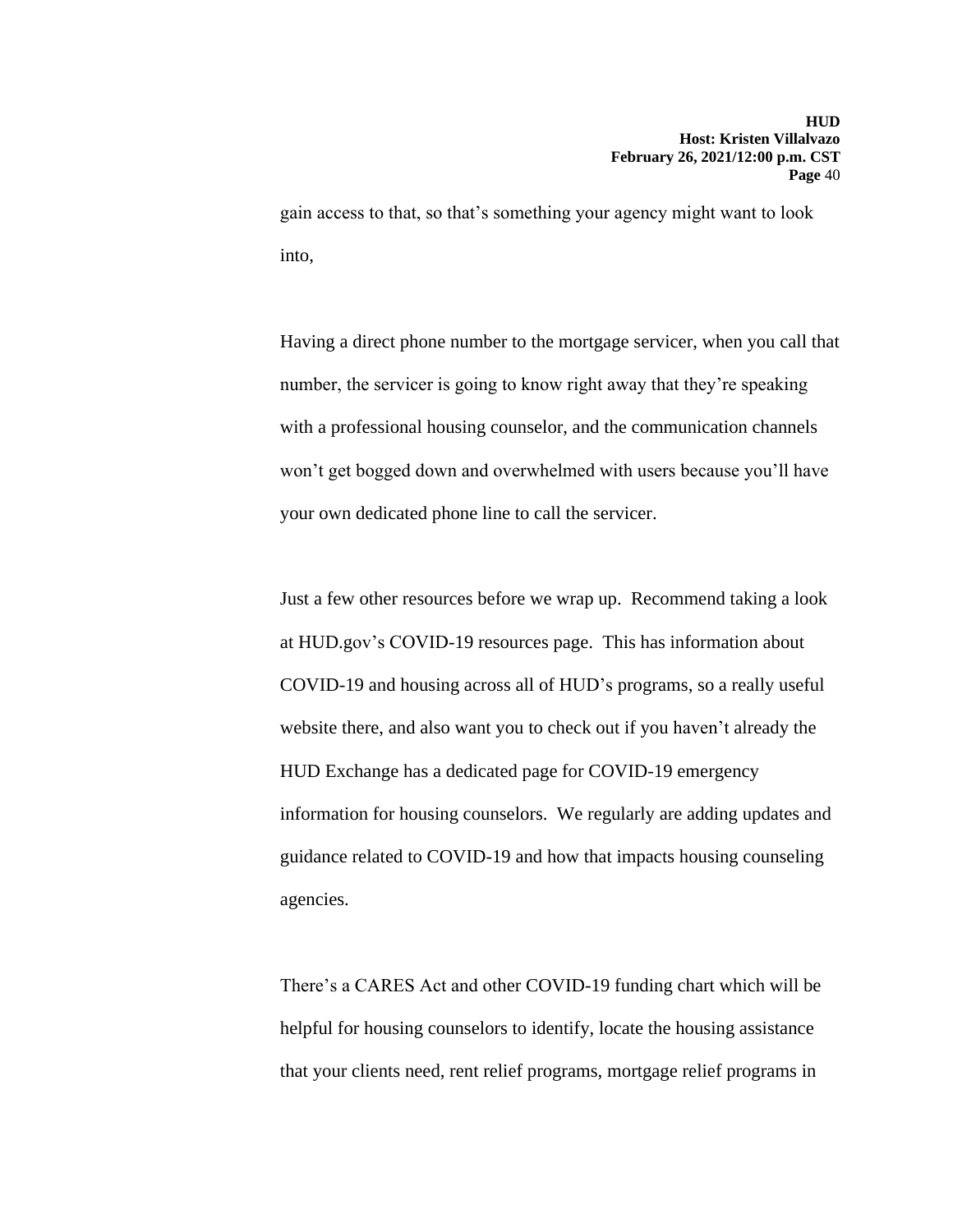your community, and this is also where you're going to find those outreach materials that your agencies can use online.

We've provided a link to the latest mortgagee letter that Matt went into detail about, and if you want to look at the actual document yourself, you have access to it there, and of course, the links to the FHA's Resource Center and the National Housing Resource Center.

I think now we can move on. We only have a few more minutes left, but if there's any questions that we can answer for you, we'd be happy to.

Tammy Rob, this is Tammy. We have a lot of questions in the queue and the chat.

Rob Oh, good.

Tammy Yes, there's a bunch. Matt, I'm going to start with ones sent earlier.

Rob Tammy, since we're limited on time, maybe we can do a couple of questions, and then we can look at the rest of the questions and try to answer those via email and send those out later. Would that be an option?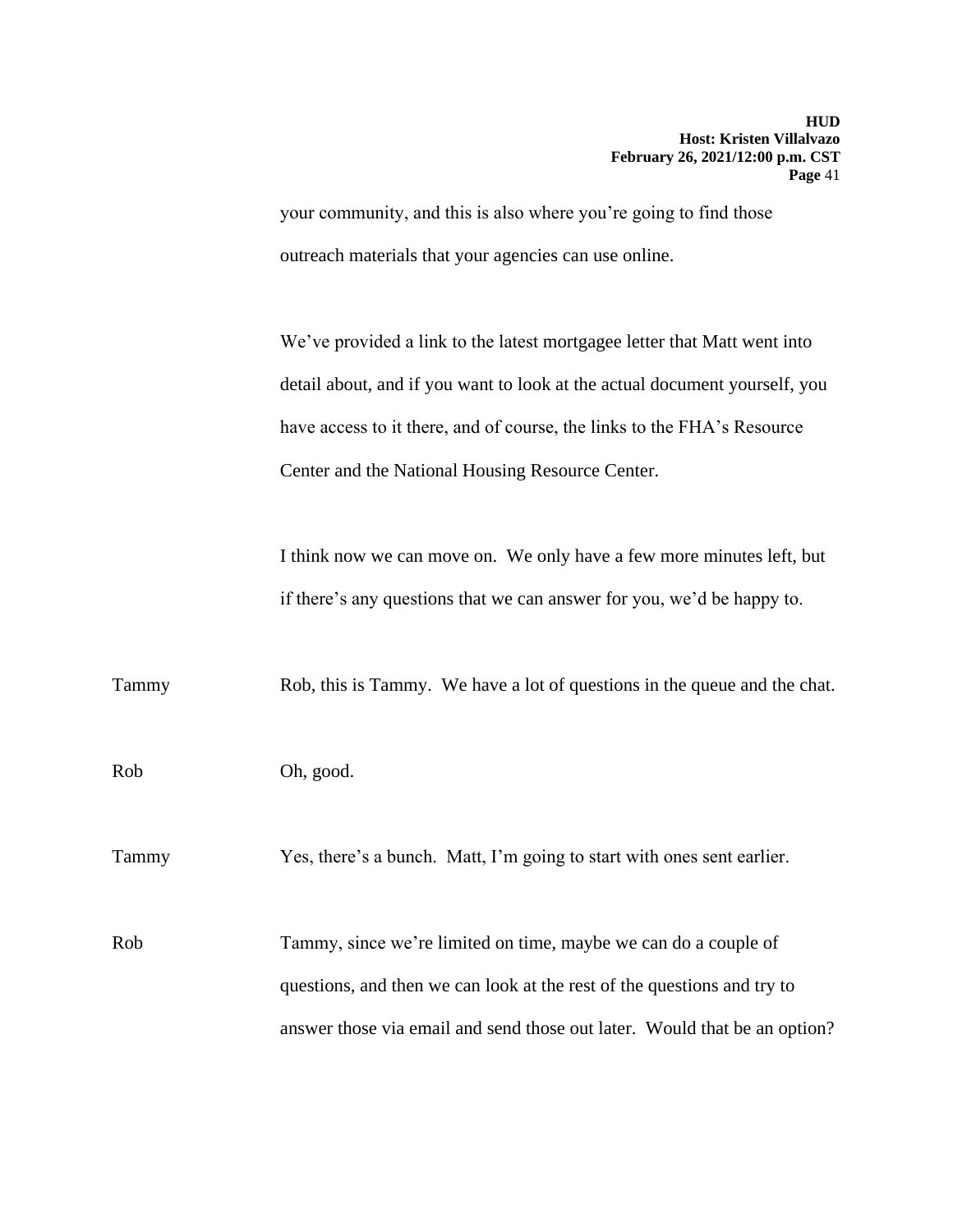Yes, we can do that. The first one is, and this is for you, Matt. "What if the homeowner was delinquent before March 2020? Can they still qualify Tammy for COVID-related partial claim, and this is a borrower who's been adversely affected by COVID."

Matt Mortgagee Letter As I mentioned in the presentation, we changed that in Mortgagee Letter 2021 to allow all borrowers in regardless of the delinquency status. Originally, I think it was in 2020-06 we had March  $1<sup>st</sup>$  or less than 30 days delinquent, but we changed that in Mortgagee Letter 2021 as I mentioned in the presentation, and all borrowers regardless of their delinquency status are eligible for COVID forbearance and the COVID-19 waterfall.

> They just have to state that they were affected by COVID-19 to their servicer, and they would go COVID forbearance to COVID loss mitigation and home retention options.

Tammy Thank you. "Can a homeowner use employment as income?"

Matt So, that's what the forbearance is for because really it's difficult to exit a forbearance and use unemployment income for the home retention option because the home retention options are meant to resolve the delinquency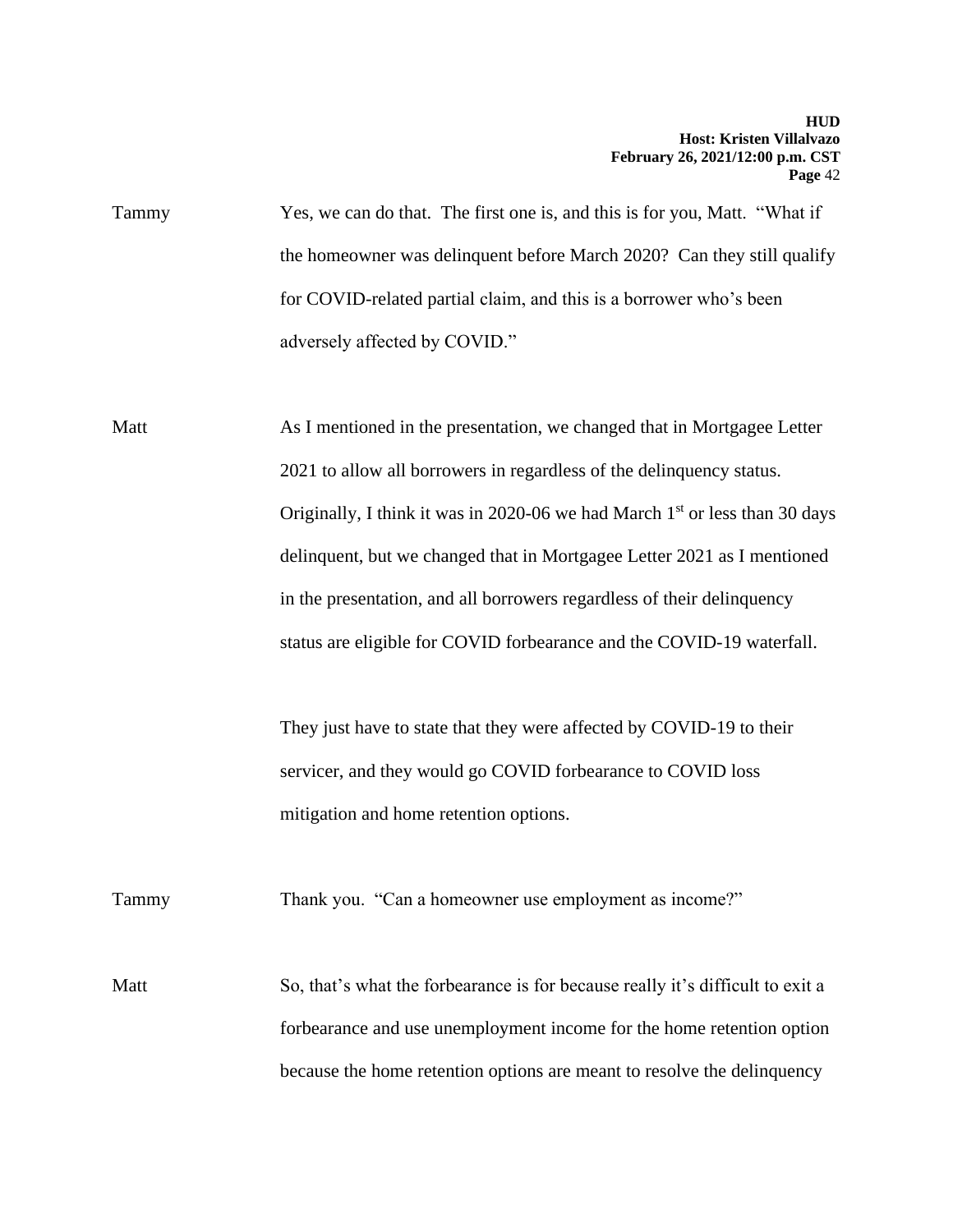has limits. It's not long term in most cases, so it's probably not something with continuous income, so it's not necessarily—unemployment income that would be used for home retention options to resolve a delinquency.

- Tammy Thank you. "For standalone partial payment, and the borrower tells the lender they are able to resume the payment, is this a no-documentation request, or does the full workout package have to be sent in?"
- Matt As I mentioned in the presentation, in the mortgagee letter it says that all the borrower has to say is that I recovered and I can resume making my mortgage payment. That's the only criteria that's required. No other documentation for the standalone partial claim.
- Tammy One more. "Can the borrower modify both his primary residence and second home?"

Matt In certain circumstances you're allowed more than one FHA-insured loan, so the only thing that you could do with a second home would be the nonowner-occupied loan modification if they say they're affected by COVID.